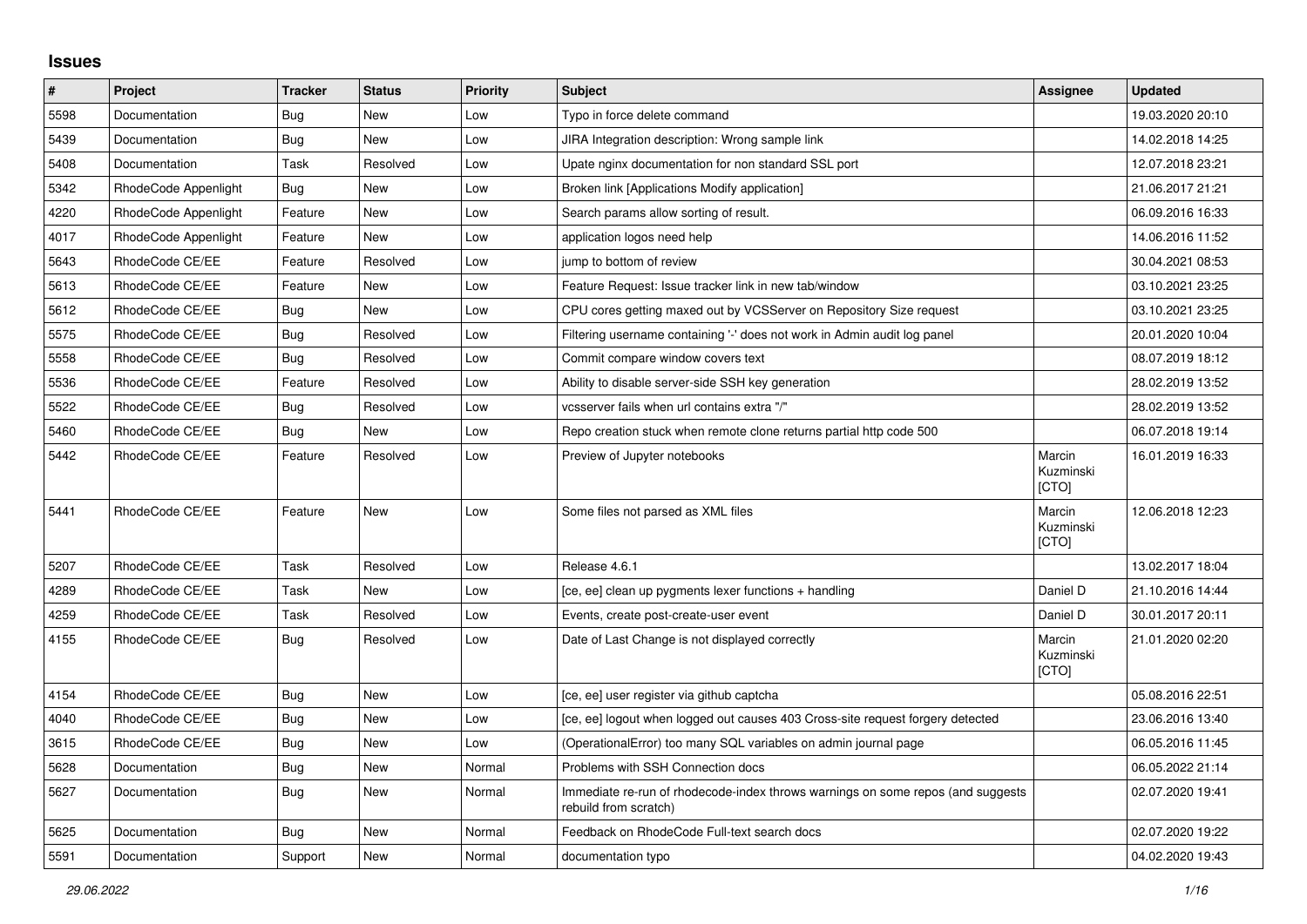| $\vert$ # | Project              | Tracker    | <b>Status</b> | <b>Priority</b> | <b>Subject</b>                                                                      | <b>Assignee</b>     | <b>Updated</b>   |
|-----------|----------------------|------------|---------------|-----------------|-------------------------------------------------------------------------------------|---------------------|------------------|
| 5551      | Documentation        | <b>Bug</b> | New           | Normal          | Mention LargeFile and LFS in the Backup page                                        |                     | 21.04.2019 20:58 |
| 5529      | Documentation        | Support    | New           | Normal          | Documentation does not detail watched repositories                                  |                     | 07.02.2019 00:16 |
| 5423      | Documentation        | Support    | Resolved      | Normal          | API-Documentation for Method "create_repo_group" faulty                             |                     | 22.01.2018 16:23 |
| 5348      | Documentation        | <b>Bug</b> | New           | Normal          | Uninstall documentaion missing some steps                                           |                     | 06.07.2017 10:25 |
| 5347      | Documentation        | Bug        | New           | Normal          | Post Install steps should include Apache or Nginx setup.                            |                     | 06.07.2017 10:23 |
| 5248      | Documentation        | Bug        | New           | Normal          | Installation of rhodecode-tools                                                     |                     | 16.03.2017 16:35 |
| 5237      | Documentation        | Support    | New           | Normal          | documentation for DR                                                                |                     | 06.03.2017 23:34 |
| 5153      | Documentation        | Bug        | Resolved      | Normal          | Documentation: /tmp permissions                                                     |                     | 04.01.2017 13:02 |
| 3093      | Documentation        | Task       | New           | Normal          | [API] - update hg/git update pr API. Auto updates PR on push                        | <b>Brian Butler</b> | 01.07.2016 14:15 |
| 3092      | Documentation        | Task       | New           | Normal          | [RCE, ini] - doc available settings + check tender with Gemalto hacks               | <b>Brian Butler</b> | 01.07.2016 14:15 |
| 737       | Documentation        | Task       | New           | Normal          | What is an extra field and how do you add it?                                       |                     | 01.07.2016 14:15 |
| 687       | Documentation        | Feature    | New           | Normal          | [Integraton ]- Elastic search integration                                           | <b>Brian Butler</b> | 01.07.2016 14:15 |
| 682       | Documentation        | Task       | New           | Normal          | Error Msg guide                                                                     | <b>Brian Butler</b> | 01.07.2016 14:15 |
| 659       | Documentation        | Feature    | New           | Normal          | Peer to Peer Failover                                                               | <b>Brian Butler</b> | 01.07.2016 14:15 |
| 4071      | RhodeCode Appenlight | Feature    | New           | Normal          | Allow for easy out-out of assigned permissions                                      |                     | 05.07.2016 10:14 |
| 4064      | RhodeCode Appenlight | Feature    | New           | Normal          | Create a multiple action feature for Reports and Logs lists                         |                     | 30.06.2016 15:18 |
| 4063      | RhodeCode Appenlight | Feature    | New           | Normal          | add option to specify custom value in dashboard select                              |                     | 30.06.2016 15:17 |
| 4062      | RhodeCode Appenlight | Feature    | New           | Normal          | A way to see browser breakdown for an error                                         |                     | 30.06.2016 15:16 |
| 4061      | RhodeCode Appenlight | Feature    | New           | Normal          | Timezone for applications                                                           |                     | 30.06.2016 15:16 |
| 4060      | RhodeCode Appenlight | Feature    | New           | Normal          | Replayable requests                                                                 |                     | 30.06.2016 15:15 |
| 4059      | RhodeCode Appenlight | Feature    | New           | Normal          | Server Monitoring                                                                   |                     | 30.06.2016 15:15 |
| 4057      | RhodeCode Appenlight | Feature    | New           | Normal          | Negation option for search filter                                                   |                     | 30.06.2016 15:12 |
| 4056      | RhodeCode Appenlight | Feature    | New           | Normal          | Optionally allow to filter graphs per machine in dashboard                          |                     | 30.06.2016 15:12 |
| 4052      | RhodeCode Appenlight | Task       | New           | Normal          | release fixes                                                                       | <b>Marcin Lulek</b> | 29.06.2016 12:14 |
| 3994      | RhodeCode Appenlight | Bug        | New           | Normal          | during setup, user is given option to make admin account even if one does not exist |                     | 08.06.2016 12:44 |
| 3991      | RhodeCode Appenlight | Bug        | Resolved      | Normal          | report logs need upper margin                                                       |                     | 21.06.2016 18:55 |
| 3990      | RhodeCode Appenlight | Bug        | New           | Normal          | some dashboard builder buttons are up against fields                                |                     | 07.06.2016 12:01 |
| 3989      | RhodeCode Appenlight | Bug        | Resolved      | Normal          | even up report spacing                                                              |                     | 21.06.2016 18:55 |
| 3987      | RhodeCode Appenlight | Bug        | New           | Normal          | adjust footer so it's consistent with the website footer                            |                     | 15.06.2016 10:20 |
| 3986      | RhodeCode Appenlight | <b>Bug</b> | New           | Normal          | table headers should be left aligned                                                |                     | 07.06.2016 11:53 |
| 5679      | RhodeCode CE/EE      | Bug        | New           | Normal          | Data directory continues to grow until it fills disk partition                      |                     | 25.04.2022 11:42 |
| 5677      | RhodeCode CE/EE      | Support    | New           | Normal          | PR cross merge                                                                      |                     | 28.01.2022 16:59 |
| 5672      | RhodeCode CE/EE      | <b>Bug</b> | New           | Normal          | Unable to browse git repository folders with # in names                             |                     | 16.12.2021 18:13 |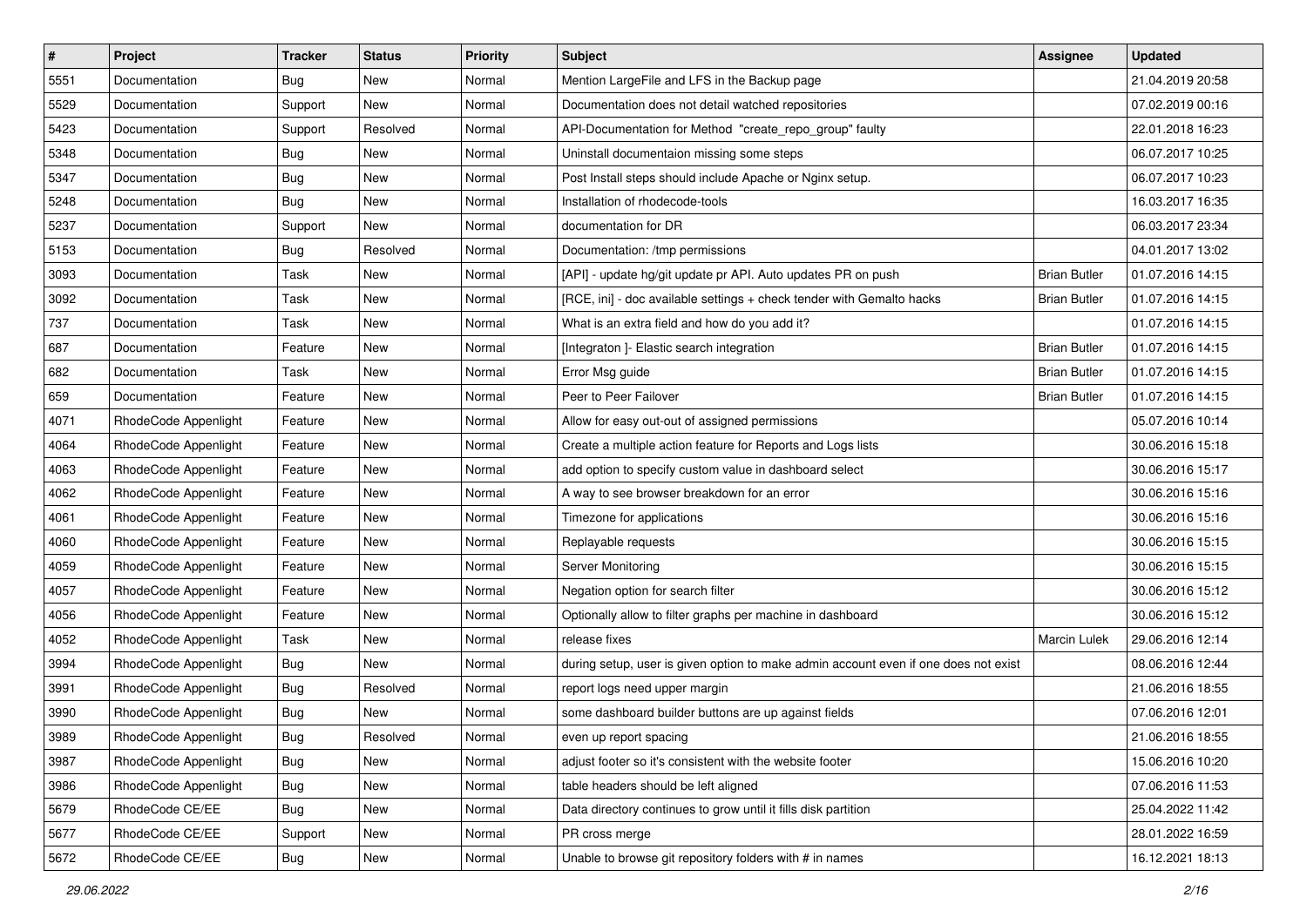| $\sharp$ | Project         | <b>Tracker</b> | <b>Status</b> | Priority | <b>Subject</b>                                                                                                                       | <b>Assignee</b>              | <b>Updated</b>   |
|----------|-----------------|----------------|---------------|----------|--------------------------------------------------------------------------------------------------------------------------------------|------------------------------|------------------|
| 5670     | RhodeCode CE/EE | <b>Bug</b>     | New           | Normal   | Repo-level administrators can usurp owner of repoistory                                                                              |                              | 01.12.2021 16:18 |
| 5669     | RhodeCode CE/EE | <b>Bug</b>     | Resolved      | Normal   | Mercurial commit messages doesn't show cyrillic symbols                                                                              |                              | 01.10.2021 10:39 |
| 5664     | RhodeCode CE/EE | <b>Bug</b>     | New           | Normal   | Regression: When assigning permissions, cannot see own group in auto-complete<br>without special conditions                          |                              | 29.07.2021 10:49 |
| 5662     | RhodeCode CE/EE | <b>Bug</b>     | <b>New</b>    | Normal   | Full text search not working due to crash in whoosh                                                                                  |                              | 07.06.2022 08:31 |
| 5657     | RhodeCode CE/EE | <b>Bug</b>     | <b>New</b>    | Normal   | Error in maintenance page                                                                                                            |                              | 30.03.2021 15:09 |
| 5656     | RhodeCode CE/EE | Bug            | Resolved      | Normal   | Error for branch permission page                                                                                                     |                              | 30.04.2021 08:53 |
| 5655     | RhodeCode CE/EE | Bug            | Resolved      | Normal   | New public gist's id is always auto generated                                                                                        |                              | 01.07.2021 12:06 |
| 5654     | RhodeCode CE/EE | <b>Bug</b>     | New           | Normal   | Comment formatting broken when containing @ in a code block                                                                          |                              | 24.02.2021 12:10 |
| 5653     | RhodeCode CE/EE | Feature        | <b>New</b>    | Normal   | Extend SSH clone to support cloning by repo id.                                                                                      | Marcin<br>Kuzminski<br>[CTO] | 17.02.2021 12:58 |
| 5652     | RhodeCode CE/EE | Bug            | Resolved      | Normal   | Pull Requests: when title and descriptions contains character [] {} and () index out of<br>bound when attempting to comment/approve. |                              | 30.04.2021 08:53 |
| 5651     | RhodeCode CE/EE | <b>Bug</b>     | Resolved      | Normal   | Pull requests can get stuck if the diff is too large (it was created by mistake but we<br>can't open it to delete it)                |                              | 30.04.2021 08:53 |
| 5649     | RhodeCode CE/EE | Bug            | New           | Normal   | test-file-upload                                                                                                                     |                              | 17.12.2020 23:08 |
| 5644     | RhodeCode CE/EE | Bug            | <b>New</b>    | Normal   | PR inks to comments not working if files are collapsed                                                                               |                              | 02.12.2020 10:42 |
| 5642     | RhodeCode CE/EE | Feature        | Resolved      | Normal   | pull request version column in commit list                                                                                           |                              | 30.04.2021 08:53 |
| 5641     | RhodeCode CE/EE | Feature        | <b>New</b>    | Normal   | "Add draft" / (x) button usability                                                                                                   |                              | 30.11.2020 20:53 |
| 5638     | RhodeCode CE/EE | Feature        | <b>New</b>    | Normal   | Add "Copy full url path" button                                                                                                      |                              | 05.02.2021 20:23 |
| 5637     | RhodeCode CE/EE | Feature        | New           | Normal   | Clone URL templates - add per repository/namespace                                                                                   |                              | 29.10.2020 09:38 |
| 5635     | RhodeCode CE/EE | Feature        | Resolved      | Normal   | Remember column sorted by of the "Pull Requests You Participate In" table                                                            |                              | 30.11.2020 22:30 |
| 5634     | RhodeCode CE/EE | <b>Bug</b>     | Resolved      | Normal   | Quick Search Toolbar bugs out if pull request contains unicode double quote<br>character "                                           |                              | 12.10.2020 23:13 |
| 5633     | RhodeCode CE/EE | <b>Bug</b>     | Resolved      | Normal   | Moderately large pull requests fail because inefficient use of reviewer_data_json<br>column in pull_requests table                   |                              | 12.10.2020 23:13 |
| 5632     | RhodeCode CE/EE | <b>Bug</b>     | <b>New</b>    | Normal   | Missing Parent Folder for Personal Repo lacks proper handling                                                                        |                              | 03.08.2020 07:56 |
| 5631     | RhodeCode CE/EE | Feature        | New           | Normal   | Change target of PR                                                                                                                  |                              | 31.07.2020 17:05 |
| 5630     | RhodeCode CE/EE | <b>Bug</b>     | New           | Normal   | Inline comments do not follow the line of code                                                                                       |                              | 21.07.2020 11:25 |
| 5629     | RhodeCode CE/EE | <b>Bug</b>     | New           | Normal   | Diff truncated on small files                                                                                                        |                              | 21.07.2020 08:58 |
| 5626     | RhodeCode CE/EE | <b>Bug</b>     | New           | Normal   | Whoosh full-text indexing is fully indexing all repos, not recognizing forks                                                         |                              | 02.07.2020 19:24 |
| 5624     | RhodeCode CE/EE | <b>Bug</b>     | New           | Normal   | Timeout when trying to test SMTP email configuration                                                                                 |                              | 01.07.2020 20:01 |
| 5623     | RhodeCode CE/EE | Bug            | Resolved      | Normal   | Credentials for remote repository URL leaking in Repository Header                                                                   |                              | 22.07.2020 00:47 |
| 5620     | RhodeCode CE/EE | Bug            | Resolved      | Normal   | Regression of mail rendering in Thunderbird                                                                                          |                              | 15.06.2020 16:45 |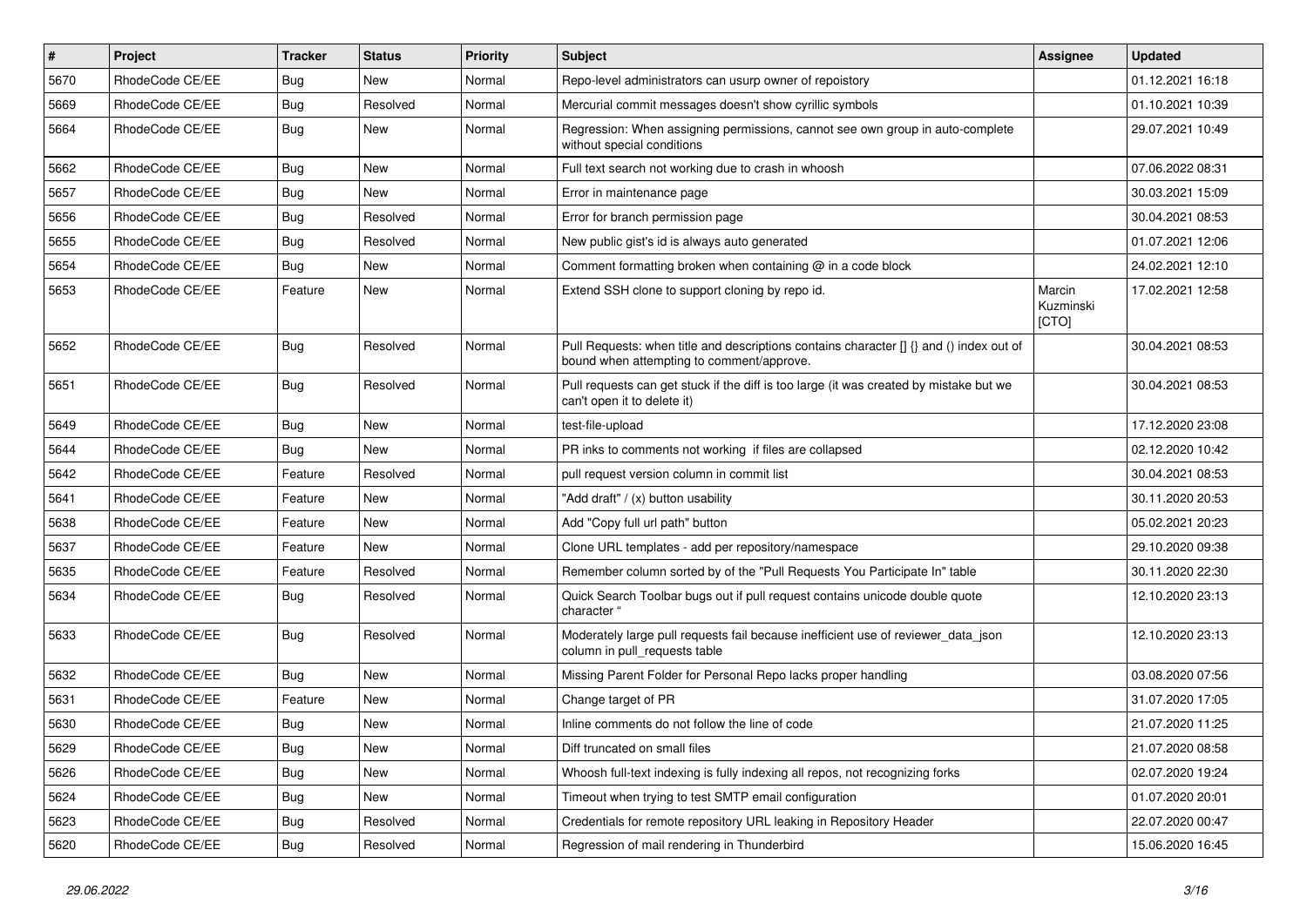| $\pmb{\#}$ | Project         | <b>Tracker</b> | <b>Status</b> | <b>Priority</b> | <b>Subject</b>                                                                                 | <b>Assignee</b> | <b>Updated</b>   |
|------------|-----------------|----------------|---------------|-----------------|------------------------------------------------------------------------------------------------|-----------------|------------------|
| 5619       | RhodeCode CE/EE | Bug            | Resolved      | Normal          | Setting Landing Commit to SVN Trunk results in Files tab hitting a 404                         |                 | 04.06.2020 23:51 |
| 5618       | RhodeCode CE/EE | Support        | <b>New</b>    | Normal          | Getting HTTP 502 Bad Gateway when trying to push (or clone) on a slow network                  |                 | 27.05.2020 21:56 |
| 5617       | RhodeCode CE/EE | Feature        | New           | Normal          | Allow PRs to non-head bookmarks                                                                |                 | 20.05.2020 12:25 |
| 5615       | RhodeCode CE/EE | Feature        | Resolved      | Normal          | Misleading message in PR diff view "File was deleted in this version"                          | Daniel D        | 23.04.2020 17:40 |
| 5614       | RhodeCode CE/EE | Feature        | Resolved      | Normal          | Show context function name in hg diffs                                                         |                 | 23.04.2020 13:43 |
| 5611       | RhodeCode CE/EE | Feature        | Resolved      | Normal          | Add information "is the pull request up to date?" in the PR page                               |                 | 03.10.2021 23:24 |
| 5610       | RhodeCode CE/EE | Bug            | Resolved      | Normal          | Files navigation looses the at= <name> marker</name>                                           | Daniel D        | 03.10.2021 23:23 |
| 5609       | RhodeCode CE/EE | Support        | Resolved      | Normal          | Change git diff algorithm                                                                      |                 | 31.03.2020 22:08 |
| 5605       | RhodeCode CE/EE | Bug            | Resolved      | Normal          | Cannot set subversion compatibility to 1.10                                                    |                 | 30.03.2020 17:27 |
| 5603       | RhodeCode CE/EE | Feature        | Resolved      | Normal          | Code search - highlight matching search terms                                                  |                 | 30.03.2020 11:16 |
| 5602       | RhodeCode CE/EE | Feature        | Resolved      | Normal          | Copy full path only copies partial                                                             | Daniel D        | 30.03.2020 16:04 |
| 5601       | RhodeCode CE/EE | Feature        | Resolved      | Normal          | Default navigation should be by branch name not commit id                                      |                 | 04.06.2020 23:51 |
| 5600       | RhodeCode CE/EE | Feature        | New           | Normal          | Change default repository landing page                                                         |                 | 27.01.2021 01:04 |
| 5599       | RhodeCode CE/EE | Bug            | Resolved      | Normal          | SVN navigation to trunk fails                                                                  | Daniel D        | 04.04.2020 11:21 |
| 5596       | RhodeCode CE/EE | Bug            | Resolved      | Normal          | Pull Request duplicated after description edit                                                 |                 | 14.04.2020 13:28 |
| 5595       | RhodeCode CE/EE | Feature        | New           | Normal          | Group code review mail notification                                                            |                 | 03.03.2020 10:17 |
| 5594       | RhodeCode CE/EE | <b>Bug</b>     | Resolved      | Normal          | Credentials in Repository Settings for Pull requests are exposed                               |                 | 28.05.2020 20:25 |
| 5593       | RhodeCode CE/EE | Support        | <b>New</b>    | Normal          | <b>SSH</b> connections                                                                         |                 | 17.02.2020 16:18 |
| 5590       | RhodeCode CE/EE | Bug            | New           | Normal          | Pull Request creation takes 2 minutes                                                          |                 | 28.05.2020 20:48 |
| 5588       | RhodeCode CE/EE | Bug            | New           | Normal          | wrong rendering of issue tracker pattern                                                       |                 | 29.01.2020 11:24 |
| 5587       | RhodeCode CE/EE | Bug            | Resolved      | Normal          | Broken metatags in 4.18.1                                                                      | Marcin Lulek    | 29.01.2020 11:46 |
| 5586       | RhodeCode CE/EE | Feature        | New           | Normal          | @mention should be a link                                                                      |                 | 29.01.2020 11:46 |
| 5585       | RhodeCode CE/EE | Feature        | Resolved      | Normal          | Minimize downtime on rccontrol upgrade                                                         |                 | 27.03.2020 09:45 |
| 5584       | RhodeCode CE/EE | Feature        | New           | Normal          | "update pull request link" message on vcs client                                               |                 | 23.01.2020 10:32 |
| 5583       | RhodeCode CE/EE | Feature        | Resolved      | Normal          | rcextensions hook for pull request comment                                                     |                 | 23.04.2020 13:42 |
| 5581       | RhodeCode CE/EE | Feature        | Resolved      | Normal          | expose `send_email` option in the HTTP API, for `comment_commit` and<br>`comment_pull_request` | Daniel D        | 29.01.2020 11:46 |
| 5579       | RhodeCode CE/EE | <b>Bug</b>     | Resolved      | Normal          | JS bug when a commit message can be parsed as a number                                         | Daniel D        | 20.01.2020 10:04 |
| 5574       | RhodeCode CE/EE | Feature        | Resolved      | Normal          | hg: Information for external hooks                                                             |                 | 30.07.2020 15:40 |
| 5573       | RhodeCode CE/EE | <b>Bug</b>     | Resolved      | Normal          | Wrong notification Base Url for Email-Integrations                                             |                 | 16.01.2020 08:53 |
| 5571       | RhodeCode CE/EE | <b>Bug</b>     | Resolved      | Normal          | redmine does not work with firefox any more                                                    |                 | 25.10.2019 12:38 |
| 5570       | RhodeCode CE/EE | <b>Bug</b>     | New           | Normal          | Remap repositories always fail in RhodeCode community                                          |                 | 04.10.2019 14:50 |
| 5569       | RhodeCode CE/EE | <b>Bug</b>     | Resolved      | Normal          | SshWrapper error                                                                               |                 | 21.01.2020 02:02 |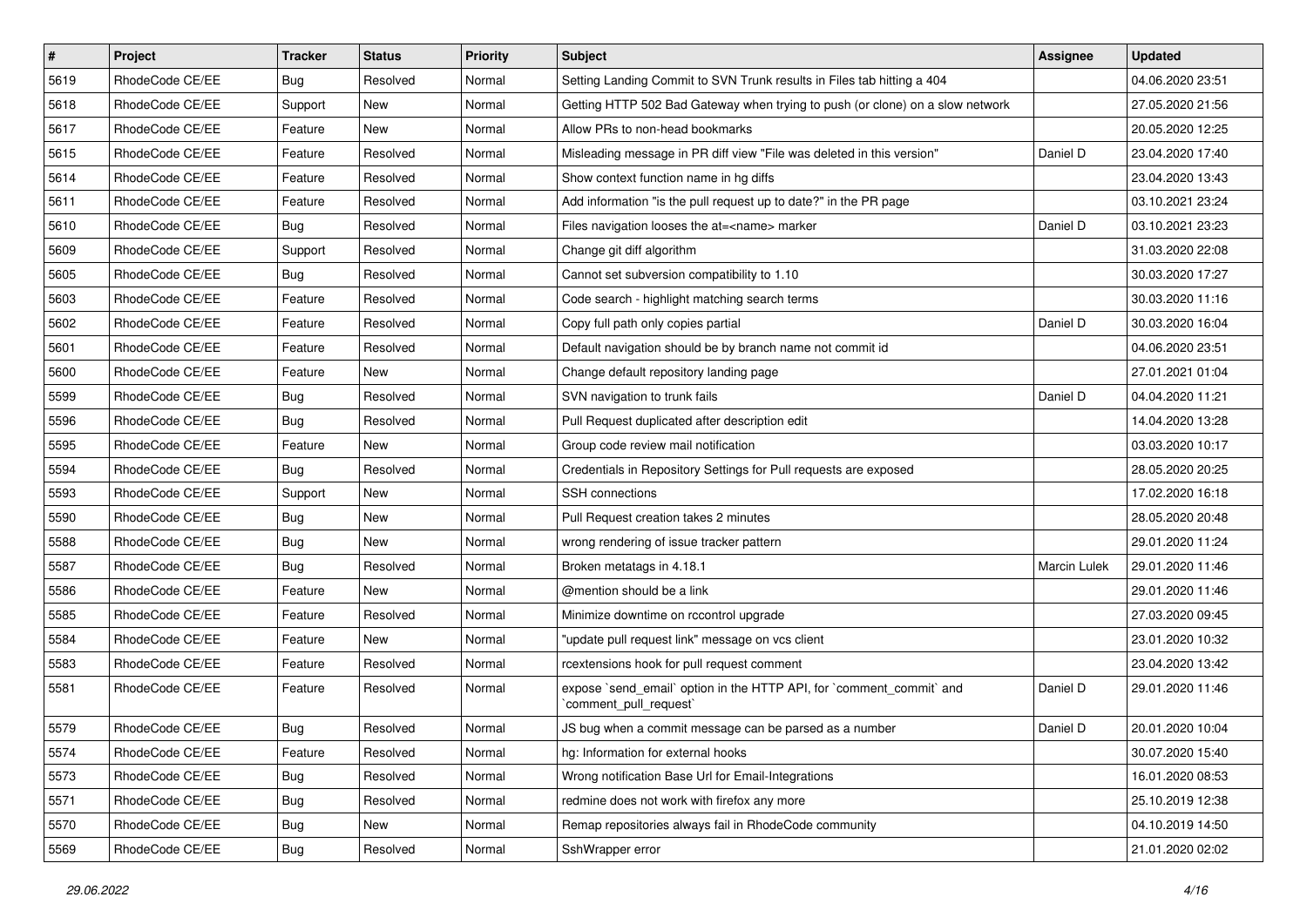| $\pmb{\#}$ | <b>Project</b>  | <b>Tracker</b> | <b>Status</b> | <b>Priority</b> | Subject                                                                                                                           | Assignee           | <b>Updated</b>   |
|------------|-----------------|----------------|---------------|-----------------|-----------------------------------------------------------------------------------------------------------------------------------|--------------------|------------------|
| 5561       | RhodeCode CE/EE | Bug            | Resolved      | Normal          | PR diff doesn't update when target changes                                                                                        |                    | 21.05.2020 11:53 |
| 5559       | RhodeCode CE/EE | Bug            | <b>New</b>    | Normal          | Timezone handling issue on repos list                                                                                             |                    | 07.07.2019 22:19 |
| 5557       | RhodeCode CE/EE | <b>Bug</b>     | Resolved      | Normal          | Consider removing slashes from the RSS feed names                                                                                 |                    | 31.10.2019 19:54 |
| 5556       | RhodeCode CE/EE | Bug            | New           | Normal          | After upgrade RhodeCode Enterprise, pull request via API adds repo owner as<br>default reviewer                                   |                    | 01.01.2020 13:09 |
| 5555       | RhodeCode CE/EE | Bug            | Resolved      | Normal          | Making Repository Public does not update the Default User Permissions                                                             |                    | 28.05.2020 20:26 |
| 5554       | RhodeCode CE/EE | Support        | Resolved      | Normal          | How to increase number of commits shown in pagination on dashboard and<br>changelog                                               |                    | 21.01.2020 02:08 |
| 5553       | RhodeCode CE/EE | <b>Bug</b>     | <b>New</b>    | Normal          | Exceptions Tracker - Exception ID: 140095575901360 after upgrade to the lastes<br>version                                         | Thierry<br>Wynsdau | 10.07.2019 10:33 |
| 5550       | RhodeCode CE/EE | Bug            | <b>New</b>    | Normal          | 500 Internal Server Error   The server has either erred or is incapable of performing<br>the requested operation.                 |                    | 18.04.2019 17:12 |
| 5548       | RhodeCode CE/EE | Feature        | <b>New</b>    | Normal          | Initial Search API                                                                                                                | Peter Colledge     | 07.07.2019 22:21 |
| 5547       | RhodeCode CE/EE | <b>Bug</b>     | New           | Normal          | UI not consistent between Firefox and Chrome                                                                                      |                    | 01.03.2019 23:35 |
| 5546       | RhodeCode CE/EE | Support        | Resolved      | Normal          | experiments with mercurial 4.9                                                                                                    |                    | 26.03.2019 09:23 |
| 5545       | RhodeCode CE/EE | Bug            | <b>New</b>    | Normal          | Merge commit to contain the username/reponame of the origin                                                                       |                    | 28.02.2019 13:46 |
| 5544       | RhodeCode CE/EE | Support        | Resolved      | Normal          | Use of authentication token with LDAP account results in account lockout when max<br>bad password attempts are configured in LDAP |                    | 27.02.2019 10:09 |
| 5543       | RhodeCode CE/EE | Feature        | <b>New</b>    | Normal          | Repo API should have equivalent get_repo_audit_logs() to User API call<br>get_user_audit_logs()                                   |                    | 26.02.2019 12:22 |
| 5541       | RhodeCode CE/EE | Support        | <b>New</b>    | Normal          | <b>SVN Settings: Repository Patterns</b>                                                                                          |                    | 16.12.2019 15:35 |
| 5540       | RhodeCode CE/EE | <b>Bug</b>     | New           | Normal          | Rhode Code 4.15.2 VCS Caching(?) behaviour                                                                                        |                    | 25.02.2019 17:01 |
| 5538       | RhodeCode CE/EE | Bug            | New           | Normal          | internal server error (UnicodeDecodeError) during rhodecode-index request                                                         |                    | 20.02.2019 14:43 |
| 5537       | RhodeCode CE/EE | Task           | Resolved      | Normal          | Add owner to create_pull_request API                                                                                              |                    | 28.02.2019 13:52 |
| 5530       | RhodeCode CE/EE | Bug            | Resolved      | Normal          | Email integration has incorrect url                                                                                               |                    | 09.02.2019 10:33 |
| 5527       | RhodeCode CE/EE | Support        | <b>New</b>    | Normal          | API: expose human readable failure reason                                                                                         |                    | 30.01.2019 17:43 |
| 5521       | RhodeCode CE/EE | <b>Bug</b>     | Resolved      | Normal          | Proxing SVN http requests does not work when using prefix for rhodecode.                                                          |                    | 28.02.2019 13:52 |
| 5520       | RhodeCode CE/EE | Feature        | Resolved      | Normal          | Show the head commits shas when the merge is prevented due to multiple heads                                                      |                    | 28.02.2019 13:52 |
| 5518       | RhodeCode CE/EE | Bug            | Resolved      | Normal          | Zero-sized files in /rhodecode/config/rcextensions/examples                                                                       |                    | 21.01.2020 02:18 |
| 5515       | RhodeCode CE/EE | i Bug          | Resolved      | Normal          | PR default reviewer is incorrect                                                                                                  |                    | 28.02.2019 13:52 |
| 5512       | RhodeCode CE/EE | <b>Bug</b>     | <b>New</b>    | Normal          | Show commit phase in summary view                                                                                                 |                    | 09.11.2018 21:37 |
| 5511       | RhodeCode CE/EE | Feature        | New           | Normal          | New feature to synchronize the fork with the remote repo from the summary page                                                    |                    | 13.11.2018 01:23 |
| 5509       | RhodeCode CE/EE | <b>Bug</b>     | New           | Normal          | Remove `!important attributes` from UI elements                                                                                   |                    | 07.12.2018 07:40 |
| 5507       | RhodeCode CE/EE | <b>Bug</b>     | Resolved      | Normal          | Markdown rendering needs improvement                                                                                              |                    | 15.08.2019 15:40 |
| 5506       | RhodeCode CE/EE | Bug            | New           | Normal          | Web UI fonts are not looking good and is difficult to read for people with low vision                                             |                    | 26.10.2018 09:38 |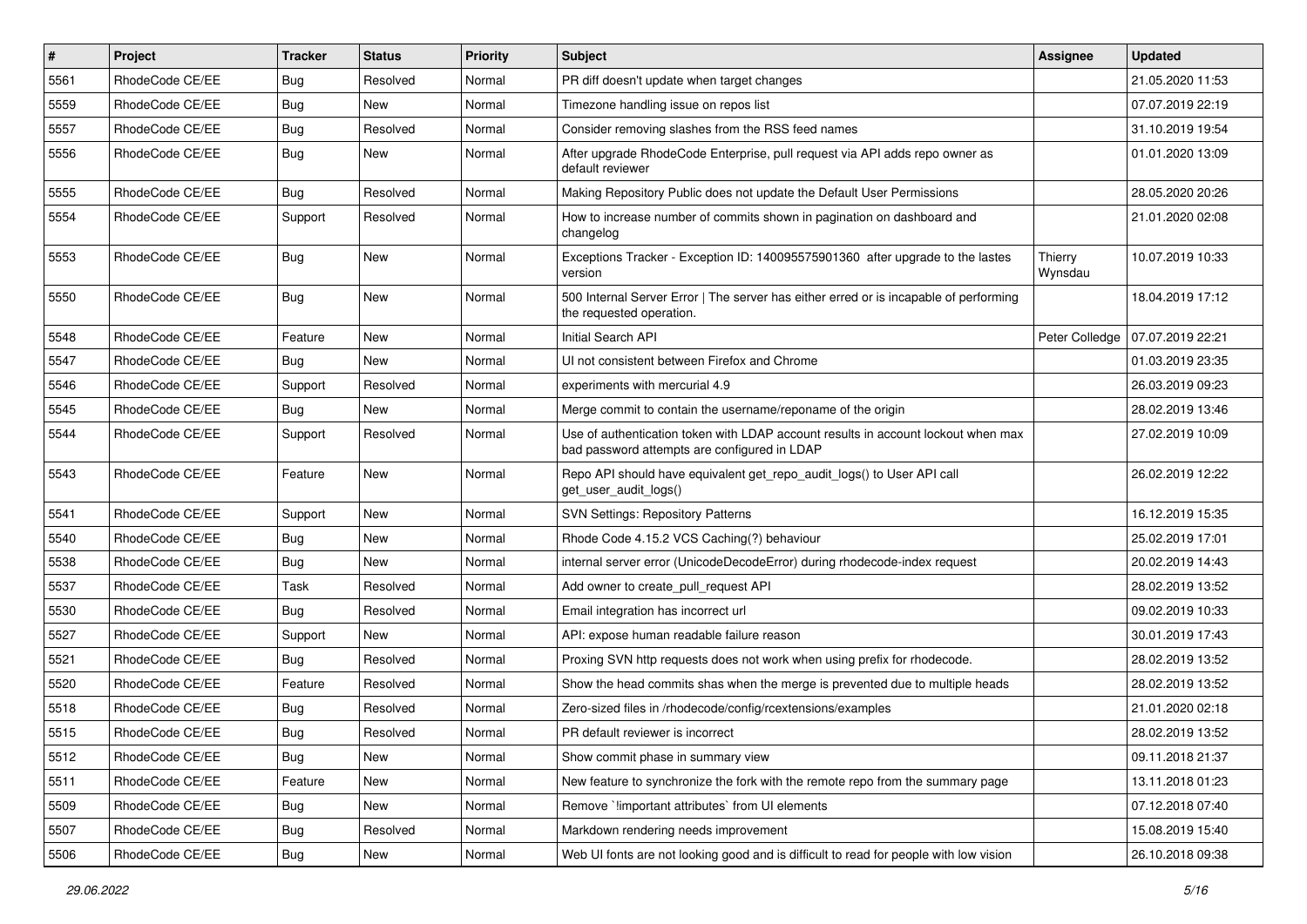| $\#$ | <b>Project</b>  | <b>Tracker</b> | <b>Status</b> | Priority | <b>Subject</b>                                                                                                                                                                       | Assignee | <b>Updated</b>   |
|------|-----------------|----------------|---------------|----------|--------------------------------------------------------------------------------------------------------------------------------------------------------------------------------------|----------|------------------|
| 5505 | RhodeCode CE/EE | Bug            | Resolved      | Normal   | Notification emails from RhodeCode is garbled in Outlook 2016 web client                                                                                                             |          | 07.12.2018 09:49 |
| 5504 | RhodeCode CE/EE | Feature        | <b>New</b>    | Normal   | Buttons to copy commit hash and to expand the commit message in the repo<br>summary view                                                                                             |          | 26.10.2018 00:59 |
| 5503 | RhodeCode CE/EE | Support        | <b>New</b>    | Normal   | failed to upgrade to 4.13.3                                                                                                                                                          |          | 06.11.2018 18:28 |
| 5500 | RhodeCode CE/EE | Bug            | <b>New</b>    | Normal   | How to enable/set "RC SKIP HOOKS" to disable svn hooks?                                                                                                                              |          | 02.10.2018 07:45 |
| 5499 | RhodeCode CE/EE | Support        | <b>New</b>    | Normal   | ERROR [celery.worker.consumer.consumer] consumer: Cannot connect                                                                                                                     |          | 11.09.2018 08:39 |
| 5497 | RhodeCode CE/EE | Support        | <b>New</b>    | Normal   | hg push hangs                                                                                                                                                                        |          | 30.08.2018 22:15 |
| 5496 | RhodeCode CE/EE | Support        | New           | Normal   | database migration 4.11.6 mysql to 4.12.4 postgres                                                                                                                                   |          | 27.08.2018 21:17 |
| 5495 | RhodeCode CE/EE | Support        | <b>New</b>    | Normal   | Idap to crowd users_groups sync source                                                                                                                                               |          | 10.09.2018 22:09 |
| 5494 | RhodeCode CE/EE | Bug            | New           | Normal   | rccontrol's python package management causes slow VCS SSH                                                                                                                            |          | 02.04.2019 11:56 |
| 5492 | RhodeCode CE/EE | Bug            | <b>New</b>    | Normal   | VCSServer + SVN 1.10                                                                                                                                                                 |          | 26.07.2018 15:01 |
| 5490 | RhodeCode CE/EE | Bug            | Resolved      | Normal   | Changes to repo group permissions via API are not audit logged                                                                                                                       |          | 28.02.2019 13:52 |
| 5484 | RhodeCode CE/EE | Support        | <b>New</b>    | Normal   | Setting up ssh, remote hg not found                                                                                                                                                  |          | 06.07.2018 23:41 |
| 5482 | RhodeCode CE/EE | Bug            | Resolved      | Normal   | Changing a repo's 'Remote pull uri' in its Settings fails with 'No repo type specified'                                                                                              |          | 31.10.2018 08:37 |
| 5475 | RhodeCode CE/EE | Bug            | New           | Normal   | Unable to locate user in OpenLDAP directory via Idaps                                                                                                                                |          | 08.06.2018 20:06 |
| 5471 | RhodeCode CE/EE | Bug            | New           | Normal   | Webhook integration failing: need more than 3 values to unpack                                                                                                                       |          | 01.06.2018 02:26 |
| 5469 | RhodeCode CE/EE | Feature        | Resolved      | Normal   | elastisearch > 2.x not supported?                                                                                                                                                    |          | 21.01.2020 02:19 |
| 5468 | RhodeCode CE/EE | Support        | New           | Normal   | Check logic for updating last commit for repository groups                                                                                                                           |          | 30.08.2018 09:47 |
| 5462 | RhodeCode CE/EE | <b>Bug</b>     | <b>New</b>    | Normal   | create repo api fails with celery enabled                                                                                                                                            |          | 10.07.2018 17:49 |
| 5461 | RhodeCode CE/EE | Bug            | Resolved      | Normal   | Changes to user group permissions via API are not audit logged                                                                                                                       |          | 30.08.2018 09:47 |
| 5457 | RhodeCode CE/EE | Bug            | Resolved      | Normal   | Internal server error on full-text search settings page with Elasticsearch                                                                                                           |          | 16.04.2018 09:08 |
| 5444 | RhodeCode CE/EE | Bug            | Resolved      | Normal   | Error while creating a pull request on a Mercurial repository                                                                                                                        |          | 17.04.2018 22:29 |
| 5412 | RhodeCode CE/EE | <b>Bug</b>     | Resolved      | Normal   | Webhook for "pullrequest commented" event returns incomplete data                                                                                                                    |          | 27.02.2018 18:00 |
| 5410 | RhodeCode CE/EE | <b>Bug</b>     | <b>New</b>    | Normal   | After converting to CE, we get the following error when trying to view some repos in<br>the UI: "UnicodeDecodeError: 'ascii' codec can't decode byte" (full error in<br>Description) |          | 25.01.2018 20:45 |
| 5406 | RhodeCode CE/EE | Bug            | New           | Normal   | <b>Installer Fails</b>                                                                                                                                                               |          | 01.12.2017 11:52 |
| 5405 | RhodeCode CE/EE | Bug            | <b>New</b>    | Normal   | Add repository from UI leads to HTTP/404                                                                                                                                             |          | 28.11.2017 11:39 |
| 5404 | RhodeCode CE/EE | Task           | New           | Normal   | Add an option to detach review rules when deleting an user                                                                                                                           |          | 22.11.2017 11:23 |
| 5400 | RhodeCode CE/EE | Task           | New           | Normal   | User group - subgroup support                                                                                                                                                        |          | 06.11.2017 22:00 |
| 5396 | RhodeCode CE/EE | Feature        | Resolved      | Normal   | Merge state with shadow repo should be created during pull request                                                                                                                   |          | 12.10.2017 21:57 |
| 5395 | RhodeCode CE/EE | Support        | Resolved      | Normal   | Svn protocols and performance                                                                                                                                                        |          | 04.04.2019 18:08 |
| 5394 | RhodeCode CE/EE | Support        | <b>New</b>    | Normal   | SVN to Git / Mercurial Migration                                                                                                                                                     |          | 03.10.2017 09:29 |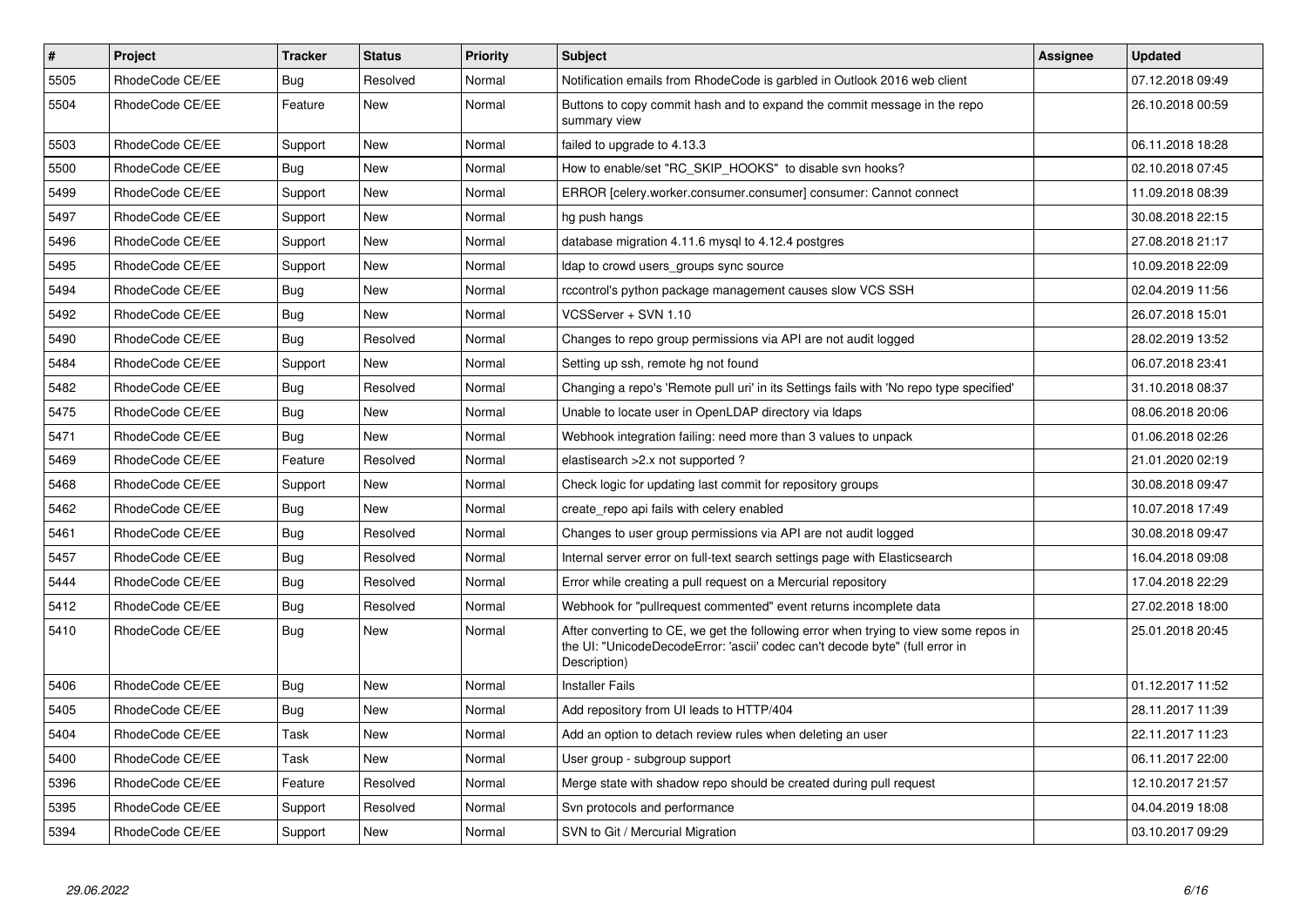| $\#$ | Project         | Tracker    | <b>Status</b> | <b>Priority</b> | <b>Subject</b>                                                                                | Assignee                     | <b>Updated</b>   |
|------|-----------------|------------|---------------|-----------------|-----------------------------------------------------------------------------------------------|------------------------------|------------------|
| 5386 | RhodeCode CE/EE | Task       | Resolved      | Normal          | Increase security for Email Change                                                            | Marcin<br>Kuzminski<br>[CTO] | 17.02.2018 17:29 |
| 5382 | RhodeCode CE/EE | Feature    | New           | Normal          | Support for repository aliases                                                                | Marcin<br>Kuzminski<br>[CTO] | 04.09.2017 15:17 |
| 5381 | RhodeCode CE/EE | <b>Bug</b> | Resolved      | Normal          | Email integration changeset links invalid                                                     |                              | 06.09.2017 12:29 |
| 5380 | RhodeCode CE/EE | <b>Bug</b> | Resolved      | Normal          | repo commits pageintion error                                                                 |                              | 06.09.2017 19:16 |
| 5379 | RhodeCode CE/EE | <b>Bug</b> | Resolved      | Normal          | Journal RSS feed errors                                                                       |                              | 01.09.2017 16:40 |
| 5376 | RhodeCode CE/EE | Bug        | Resolved      | Normal          | error: pretxnchangegroup.acl hook failed: acl: user "" denied on branch "default"             |                              | 16.08.2017 19:45 |
| 5375 | RhodeCode CE/EE | Support    | Resolved      | Normal          | How do I configure "Go to" to just search repository names?                                   |                              | 16.08.2017 18:00 |
| 5371 | RhodeCode CE/EE | Bug        | <b>New</b>    | Normal          | Comment times in Pull Requests are off by 1 day                                               |                              | 10.04.2018 15:11 |
| 5368 | RhodeCode CE/EE | Feature    | Resolved      | Normal          | Mercurial: Close branch before merging it                                                     | Mathieu Cantin               | 21.01.2020 02:11 |
| 5343 | RhodeCode CE/EE | Task       | Resolved      | Normal          | SSH key management and SSH support                                                            |                              | 18.08.2017 23:50 |
| 5337 | RhodeCode CE/EE | Bug        | Resolved      | Normal          | Possible memory leak after few Git Pull Requests                                              |                              | 08.08.2017 13:08 |
| 5326 | RhodeCode CE/EE | Task       | Resolved      | Normal          | Public usergroup profile                                                                      | Bartłomiej<br>Wołyńczyk      | 22.02.2018 15:44 |
| 5321 | RhodeCode CE/EE | Feature    | Resolved      | Normal          | Audit logs                                                                                    |                              | 21.06.2017 12:49 |
| 5316 | RhodeCode CE/EE | Feature    | In Progress   | Normal          | UI should provide checkout URL for a SVN path                                                 |                              | 06.11.2017 21:59 |
| 5304 | RhodeCode CE/EE | Bug        | Resolved      | Normal          | Email template not correct                                                                    |                              | 31.10.2018 08:36 |
| 5297 | RhodeCode CE/EE | <b>Bug</b> | Resolved      | Normal          | Locale fails on a SuSE system                                                                 |                              | 31.10.2018 08:36 |
| 5278 | RhodeCode CE/EE | Feature    | New           | Normal          | Require support for git repositories of the form git://                                       |                              | 13.04.2017 15:20 |
| 5277 | RhodeCode CE/EE | Bug        | Resolved      | Normal          | table id=user_list_table - Ajax error                                                         |                              | 13.04.2017 01:04 |
| 5273 | RhodeCode CE/EE | Feature    | New           | Normal          | Comment status                                                                                |                              | 07.04.2017 13:10 |
| 5272 | RhodeCode CE/EE | Feature    | Resolved      | Normal          | Pull Request checklist                                                                        |                              | 21.01.2020 02:09 |
| 5271 | RhodeCode CE/EE | Feature    | New           | Normal          | Private comments                                                                              |                              | 07.04.2017 12:01 |
| 5270 | RhodeCode CE/EE | Task       | New           | Normal          | Comments updates                                                                              | Bartłomiej<br>Wołyńczyk      | 17.04.2018 21:51 |
| 5269 | RhodeCode CE/EE | Support    | New           | Normal          | Upgrade from RC EE 3.7.1 to RC EE 4.x                                                         |                              | 29.06.2017 19:36 |
| 5266 | RhodeCode CE/EE | Bug        | Resolved      | Normal          | Validate if changes in target branches get's propagated on Pull request updates               |                              | 05.04.2017 18:10 |
| 5265 | RhodeCode CE/EE | Task       | Resolved      | Normal          | Enable phases support                                                                         |                              | 11.05.2017 11:10 |
| 5259 | RhodeCode CE/EE | <b>Bug</b> | Resolved      | Normal          | user-journal storage changes                                                                  |                              | 12.04.2017 00:04 |
| 5257 | RhodeCode CE/EE | <b>Bug</b> | New           | Normal          | Git repository with big binary file provokes error and strange behavior/memory leak<br>of RH. | Marcin<br>Kuzminski<br>[CTO] | 23.03.2017 22:02 |
| 5256 | RhodeCode CE/EE | Feature    | New           | Normal          | Last repository access time.                                                                  |                              | 23.03.2017 16:34 |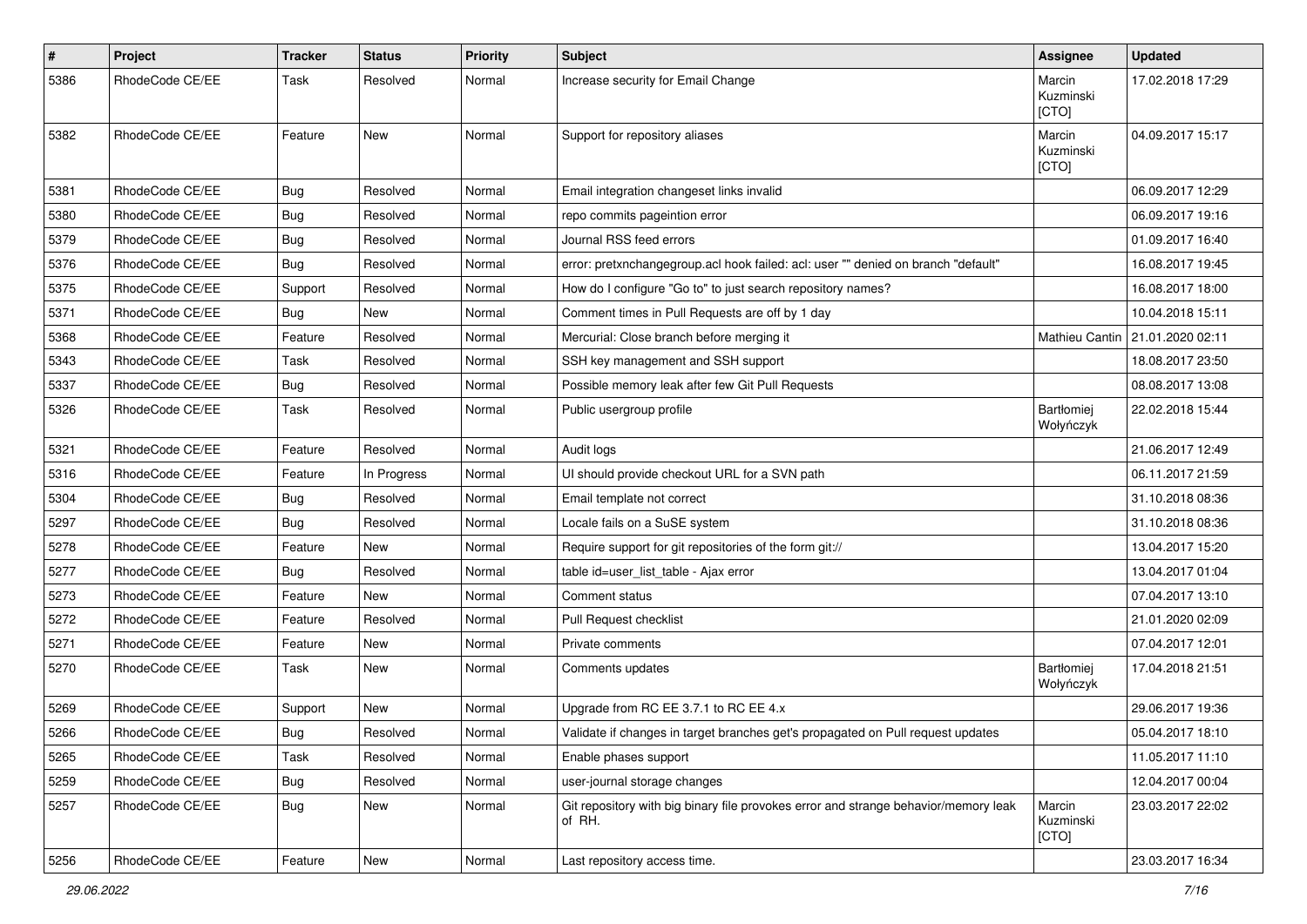| $\pmb{\#}$ | Project         | <b>Tracker</b> | <b>Status</b> | <b>Priority</b> | <b>Subject</b>                                                                                     | <b>Assignee</b>              | <b>Updated</b>   |
|------------|-----------------|----------------|---------------|-----------------|----------------------------------------------------------------------------------------------------|------------------------------|------------------|
| 5255       | RhodeCode CE/EE | Support        | New           | Normal          | I can't access issues created by me from mail                                                      |                              | 04.04.2017 11:28 |
| 5235       | RhodeCode CE/EE | Task           | Resolved      | Normal          | relative image support                                                                             |                              | 10.03.2017 23:37 |
| 5229       | RhodeCode CE/EE | Task           | Resolved      | Normal          | add support for https://clipboardjs.com/                                                           |                              | 21.01.2020 02:19 |
| 5227       | RhodeCode CE/EE | Bug            | New           | Normal          | 400 during a svn checkout, file with special chars                                                 |                              | 23.02.2017 17:43 |
| 5225       | RhodeCode CE/EE | Task           | Resolved      | Normal          | add tag of author/contribitor to comments                                                          |                              | 11.05.2017 11:10 |
| 5221       | RhodeCode CE/EE | Task           | Resolved      | Normal          | Missing comment type in emails                                                                     |                              | 19.02.2017 21:46 |
| 5218       | RhodeCode CE/EE | <b>Bug</b>     | New           | Normal          | 500 when forking repository, when using special chars in password.                                 |                              | 19.02.2017 21:46 |
| 5213       | RhodeCode CE/EE | Bug            | Resolved      | Normal          | Fixing Apache Proxy timeout issues                                                                 |                              | 14.02.2017 09:44 |
| 5210       | RhodeCode CE/EE | Bug            | Resolved      | Normal          | webook problems                                                                                    |                              | 13.02.2017 19:43 |
| 5203       | RhodeCode CE/EE | Task           | Resolved      | Normal          | optimise large repos speed                                                                         |                              | 08.09.2017 16:10 |
| 5202       | RhodeCode CE/EE | Task           | Resolved      | Normal          | run git gc and git repack on GIT repos when we have a scheduler via celery in<br>pyramid           |                              | 04.12.2017 20:49 |
| 5201       | RhodeCode CE/EE | Task           | Resolved      | Normal          | API: implement describe-methods                                                                    |                              | 13.02.2017 15:57 |
| 5200       | RhodeCode CE/EE | Task           | New           | Normal          | investigate search improvements                                                                    |                              | 16.12.2019 16:04 |
| 5198       | RhodeCode CE/EE | Task           | Resolved      | Normal          | remove pyro4 from enterprise                                                                       |                              | 07.02.2017 19:28 |
| 5187       | RhodeCode CE/EE | Feature        | Resolved      | Normal          | changelog dynamic loading of commits                                                               |                              | 12.06.2018 12:31 |
| 5184       | RhodeCode CE/EE | Task           | Resolved      | Normal          | bump pyramid to 1.7.X                                                                              |                              | 06.02.2017 21:50 |
| 5164       | RhodeCode CE/EE | Bug            | Resolved      | Normal          | non-web calls are leaking session objects                                                          |                              | 13.01.2017 01:30 |
| 5150       | RhodeCode CE/EE | Task           | Resolved      | Normal          | Password reset promts in my account should be hidden in accounts that are not of<br>type rhodecode | Marcin<br>Kuzminski<br>[CTO] | 02.01.2017 16:34 |
| 4678       | RhodeCode CE/EE | Task           | Resolved      | Normal          | Release 4.5.2                                                                                      |                              | 19.12.2016 17:32 |
| 4676       | RhodeCode CE/EE | Bug            | Resolved      | Normal          | Some admin passwords can make installation fail                                                    |                              | 16.12.2016 16:16 |
| 4675       | RhodeCode CE/EE | Bug            | Resolved      | Normal          | Disk free inodes are displayed incorrectly                                                         |                              | 13.12.2016 22:41 |
| 4670       | RhodeCode CE/EE | Task           | Resolved      | Normal          | Release 4.5.1                                                                                      | Marcin<br>Kuzminski<br>[CTO] | 06.12.2016 21:13 |
| 4669       | RhodeCode CE/EE | Task           | New           | Normal          | disable pytest sugar on nix-build                                                                  |                              | 01.12.2016 12:52 |
| 4666       | RhodeCode CE/EE | Task           | Resolved      | Normal          | Bump git and mercurial to latest versions                                                          |                              | 02.12.2016 19:01 |
| 4312       | RhodeCode CE/EE | Task           | New           | Normal          | Storage location changes                                                                           |                              | 11.07.2017 13:31 |
| 4311       | RhodeCode CE/EE | Task           | Resolved      | Normal          | Diffs feedback                                                                                     | Daniel D                     | 26.11.2016 14:10 |
| 4306       | RhodeCode CE/EE | <b>Bug</b>     | Resolved      | Normal          | Issue to push file with character # on a SVN                                                       |                              | 03.04.2017 16:44 |
| 4305       | RhodeCode CE/EE | Task           | Resolved      | Normal          | Meta-tagging could be excluded from limit                                                          |                              | 09.11.2016 19:27 |
| 4303       | RhodeCode CE/EE | Support        | New           | Normal          | rhodecode instance                                                                                 |                              | 08.11.2016 16:32 |
| 4301       | RhodeCode CE/EE | Feature        | New           | Normal          | [API] toggle force_password_reset in api for Idap users                                            |                              | 28.10.2016 15:43 |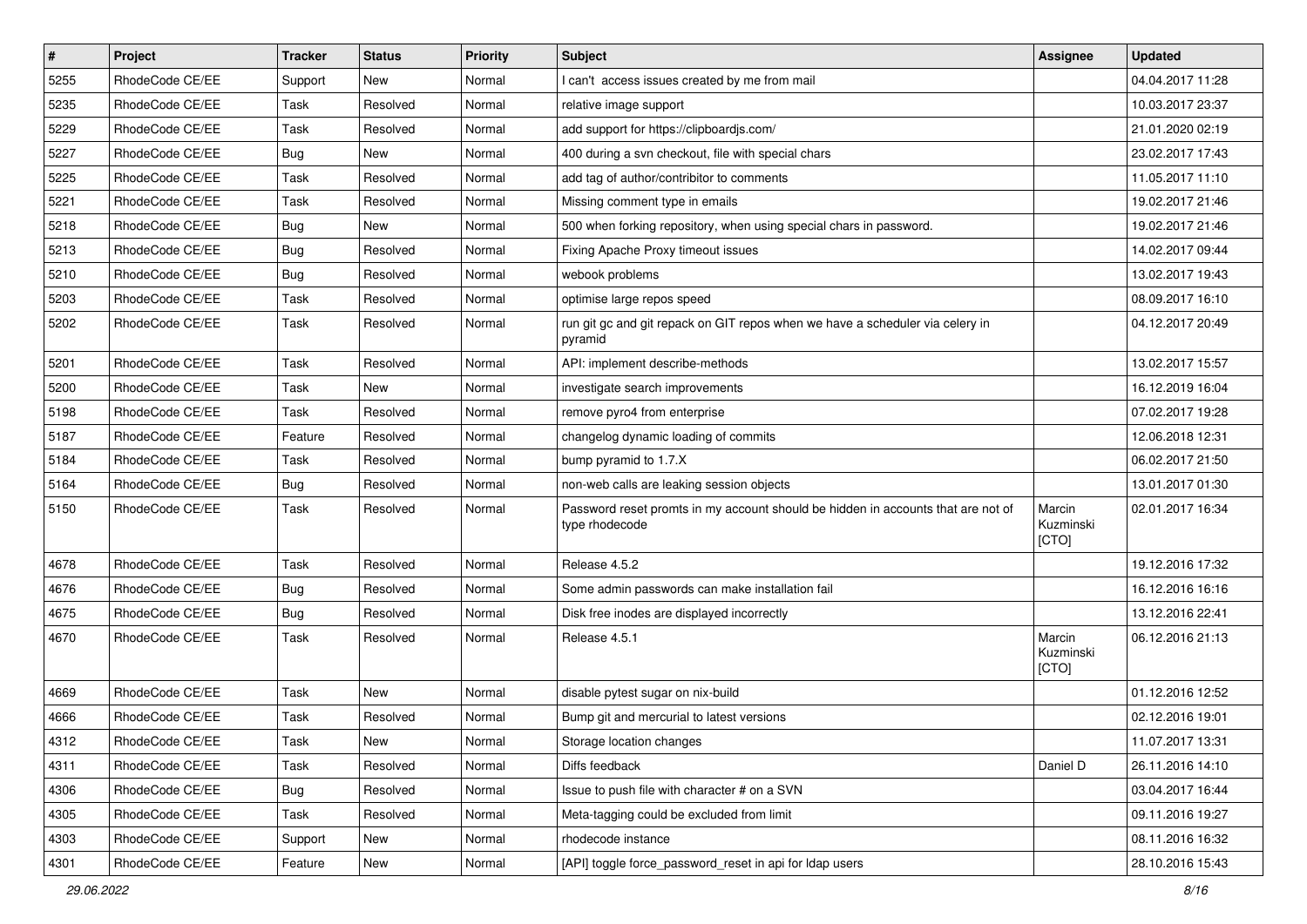| $\pmb{\#}$ | Project         | <b>Tracker</b> | <b>Status</b> | <b>Priority</b> | <b>Subject</b>                                                                                                       | <b>Assignee</b>                     | <b>Updated</b>   |
|------------|-----------------|----------------|---------------|-----------------|----------------------------------------------------------------------------------------------------------------------|-------------------------------------|------------------|
| 4299       | RhodeCode CE/EE | Task           | New           | Normal          | TEMPLATE repo groups                                                                                                 |                                     | 22.09.2017 10:26 |
| 4297       | RhodeCode CE/EE | Task           | Resolved      | Normal          | redo the my-pull-requests page to use the datagrid                                                                   | Marcin<br>Kuzminski<br>[CTO]        | 01.11.2016 09:31 |
| 4296       | RhodeCode CE/EE | Bug            | Resolved      | Normal          | [ee] Can not create pull requests with reviewers.                                                                    | Daniel D                            | 07.11.2016 21:17 |
| 4290       | RhodeCode CE/EE | Task           | New           | Normal          | Allow to transplant the review status to merged commits                                                              |                                     | 17.04.2018 21:50 |
| 4288       | RhodeCode CE/EE | Task           | Resolved      | Normal          | [ce, ee] unify controllers that use diffs                                                                            | Daniel D                            | 02.08.2017 11:41 |
| 4285       | RhodeCode CE/EE | Bug            | New           | Normal          | Intermittent error while trying to create or fork a repository                                                       |                                     | 17.10.2016 22:42 |
| 4283       | RhodeCode CE/EE | Task           | Resolved      | Normal          | bump whoosh to 2.7.4 release                                                                                         |                                     | 13.12.2016 21:08 |
| 4282       | RhodeCode CE/EE | Task           | Resolved      | Normal          | Add inode limit together with disk usage                                                                             | Marcin<br>Kuzminski<br>[CTO]        | 19.10.2016 12:18 |
| 4281       | RhodeCode CE/EE | Task           | Resolved      | Normal          | Fix docs on To `increase database performance`                                                                       | Marcin<br>Kuzminski<br>[CTO]        | 18.10.2016 16:39 |
| 4279       | RhodeCode CE/EE | Bug            | Resolved      | Normal          | re-captcha validation is broken                                                                                      | Martin<br>Bornhold                  | 26.10.2016 22:27 |
| 4278       | RhodeCode CE/EE | Bug            | Resolved      | Normal          | [admin] Clicking the save button in admin -> settings -> issue tracker leads to<br>exception if no patterns entered. | Daniel D                            | 18.10.2016 13:38 |
| 4277       | RhodeCode CE/EE | Bug            | Resolved      | Normal          | [frontend] System info page does not work correctly in safari.                                                       | Martin<br>Bornhold                  | 04.11.2016 12:08 |
| 4276       | RhodeCode CE/EE | Bug            | Resolved      | Normal          | System info page uses mercurial/git versions from RhodeCode instead of VCSServer                                     | Marcin<br>Kuzminski<br><b>[CTO]</b> | 14.11.2016 21:19 |
| 4274       | RhodeCode CE/EE | Bug            | Resolved      | Normal          | 500 error when push big objects                                                                                      |                                     | 13.02.2017 19:53 |
| 4272       | RhodeCode CE/EE | Feature        | New           | Normal          | Better SPAM protection                                                                                               |                                     | 12.10.2016 11:14 |
| 4271       | RhodeCode CE/EE | <b>Bug</b>     | Resolved      | Normal          | Browsing new repository groups via SVN issue                                                                         | Martin<br>Bornhold                  | 19.10.2016 11:11 |
| 4269       | RhodeCode CE/EE | Support        | Resolved      | Normal          | Allow flash messages to be permanently surpressed                                                                    | Marcin Lulek                        | 14.10.2016 12:46 |
| 4267       | RhodeCode CE/EE | Feature        | Resolved      | Normal          | [ce, ee] jira tracker integration wildcard project key support                                                       | Daniel D                            | 10.10.2016 20:13 |
| 4266       | RhodeCode CE/EE | Bug            | Resolved      | Normal          | Error 500 on integrations page after setting up Webhook                                                              |                                     | 17.10.2016 15:35 |
| 4256       | RhodeCode CE/EE | Bug            | New           | Normal          | [ce, ee, ux] Source code highlight colors conflict with red/green inserted/deleted<br>blocks                         | Daniel D                            | 03.10.2016 05:00 |
| 4255       | RhodeCode CE/EE | <b>Bug</b>     | New           | Normal          | [translation, i18n] translation not being applied to integrations pages                                              |                                     | 30.09.2016 15:56 |
| 4254       | RhodeCode CE/EE | Bug            | Resolved      | Normal          | [frontend] 500 Internal Server Error with i18n-ed pages                                                              | Lisa Quatmann                       | 30.09.2016 14:38 |
| 4252       | RhodeCode CE/EE | Support        | <b>New</b>    | Normal          | Backup & Recovery                                                                                                    |                                     | 07.10.2016 19:47 |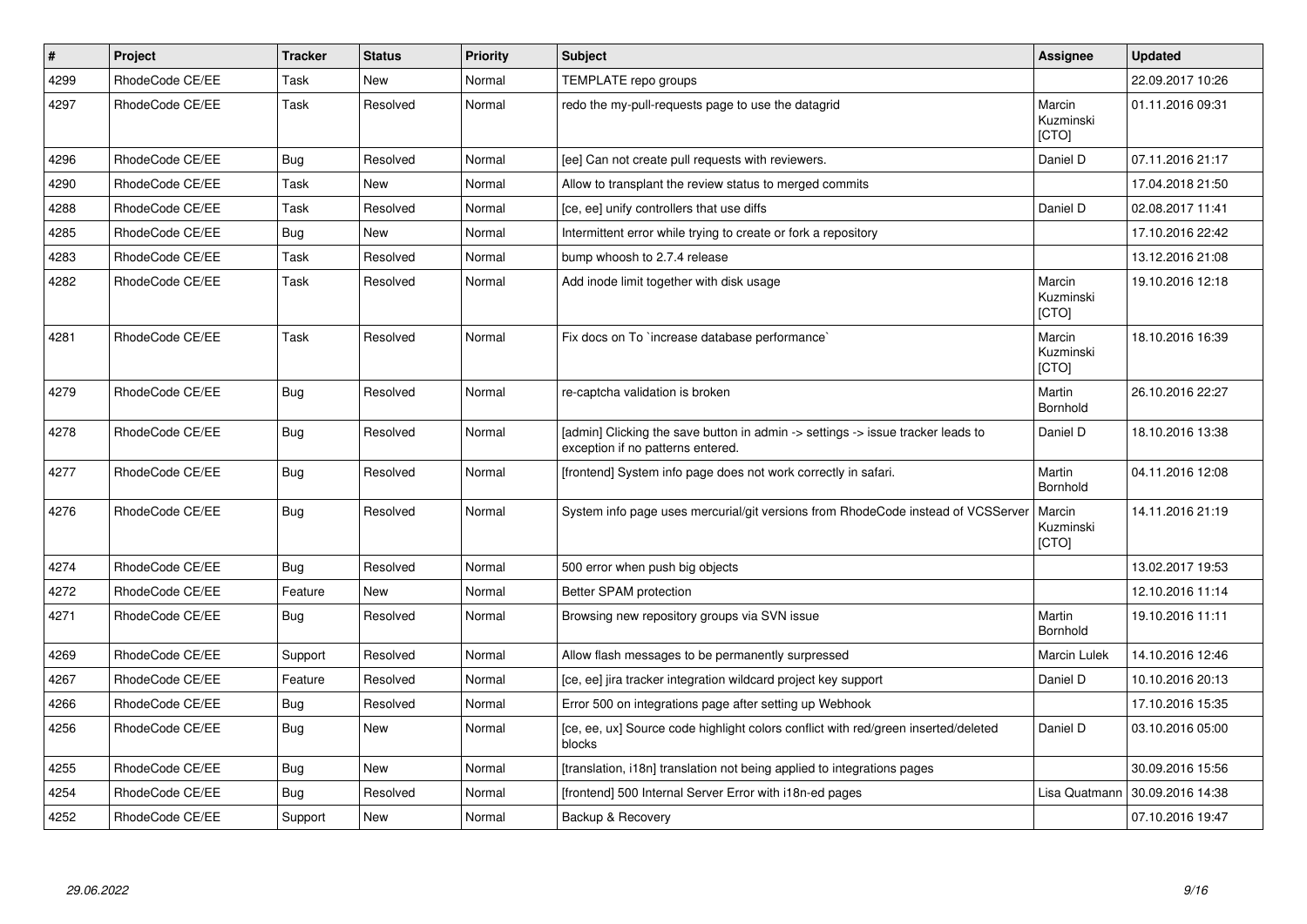| $\pmb{\#}$ | Project         | <b>Tracker</b> | <b>Status</b> | <b>Priority</b> | Subject                                                                                              | Assignee                     | <b>Updated</b>   |
|------------|-----------------|----------------|---------------|-----------------|------------------------------------------------------------------------------------------------------|------------------------------|------------------|
| 4250       | RhodeCode CE/EE | Bug            | Resolved      | Normal          | Adding a reviewer into existing PR doesn't set a reason.                                             | Marcin<br>Kuzminski<br>[CTO] | 07.10.2016 20:05 |
| 4247       | RhodeCode CE/EE | Bug            | Resolved      | Normal          | [vcs] Using current time as timestamp during archive creating leads to changing<br>hashes            | Martin<br>Bornhold           | 28.09.2016 12:07 |
| 4246       | RhodeCode CE/EE | Task           | New           | Normal          | [ce, ee, vcs, git] add tests for annotated git tags                                                  | Daniel D                     | 13.02.2018 18:03 |
| 4245       | RhodeCode CE/EE | Task           | Resolved      | Normal          | Convert control command to use http mode by default                                                  | Marcin<br>Kuzminski<br>[CTO] | 14.10.2016 16:13 |
| 4244       | RhodeCode CE/EE | Support        | Resolved      | Normal          | mod_dav_svn template error when using auth_realm with spaces in it                                   | Martin<br>Bornhold           | 28.09.2016 12:07 |
| 4238       | RhodeCode CE/EE | Task           | Resolved      | Normal          | default reviewers updates                                                                            | Daniel D                     | 06.10.2016 14:26 |
| 4237       | RhodeCode CE/EE | Task           | Resolved      | Normal          | Enable HTTP support                                                                                  | Martin<br>Bornhold           | 12.10.2016 11:51 |
| 4234       | RhodeCode CE/EE | Task           | New           | Normal          | prepare and test RhodeCode VM image for AWS                                                          | Marcin Lulek                 | 11.07.2017 13:32 |
| 4232       | RhodeCode CE/EE | Feature        | <b>New</b>    | Normal          | [ce, ee, pr, compare] redo diffs, support side by side diffs, html diffs                             | Daniel D                     | 25.10.2016 15:40 |
| 4227       | RhodeCode CE/EE | Support        | Resolved      | Normal          | VBScript files detected as text/plain - no syntax highlighting                                       |                              | 14.09.2016 22:38 |
| 4226       | RhodeCode CE/EE | Feature        | New           | Normal          | [settings, system info] add VCS and Channelstream status to System Info                              |                              | 14.09.2016 16:45 |
| 4225       | RhodeCode CE/EE | Feature        | Resolved      | Normal          | [ce, ee] repo group integrations cascade to child repo groups                                        | Daniel D                     | 14.09.2016 11:12 |
| 4224       | RhodeCode CE/EE | Bug            | Resolved      | Normal          | [docs] update docs re: removing old instances when switching editions                                | Lisa Quatmann                | 11.10.2016 15:36 |
| 4222       | RhodeCode CE/EE | Feature        | <b>New</b>    | Normal          | Configurable detection of READMEs                                                                    |                              | 09.09.2016 10:05 |
| 4219       | RhodeCode CE/EE | Feature        | Resolved      | Normal          | [ce, ee] Add mandatory reviewers for pull requests                                                   | Marcin<br>Kuzminski<br>[CTO] | 20.06.2017 15:23 |
| 4216       | RhodeCode CE/EE | Task           | New           | Normal          | [ux, renderers] implement consistent rendering for text fields                                       |                              | 06.09.2016 11:46 |
| 4211       | RhodeCode CE/EE | Feature        | Resolved      | Normal          | [ce, ee] increase webhook flexibility                                                                | Marcin<br>Kuzminski<br>[CTO] | 20.06.2022 10:55 |
| 4208       | RhodeCode CE/EE | Bug            | <b>New</b>    | Normal          | [ce, ee] test errors get hidden by error page                                                        | Daniel D                     | 14.09.2016 12:00 |
| 4207       | RhodeCode CE/EE | Feature        | Resolved      | Normal          | Support for obsolescence markers in changelog UI                                                     |                              | 19.05.2017 16:14 |
| 4203       | RhodeCode CE/EE | Task           | Resolved      | Normal          | Get rid of svn.proxy.parent_path_root, and replace it with reading storage location<br>from Database | Martin<br>Bornhold           | 22.09.2016 14:31 |
| 4202       | RhodeCode CE/EE | Task           | Resolved      | Normal          | Polish the 503.html page                                                                             | Daniel D                     | 30.08.2016 23:54 |
| 4197       | RhodeCode CE/EE | Task           | New           | Normal          | [ce, ee] get list of users with their permissions to a repository                                    | Daniel D                     | 22.09.2017 10:30 |
| 4194       | RhodeCode CE/EE | Task           | Resolved      | Normal          | move svn http backend out of labs into a real VCS settings                                           | Lisa Quatmann                | 14.09.2016 23:16 |
| 4193       | RhodeCode CE/EE | Feature        | In Progress   | Normal          | Improve Filter Functionality in the Change Log                                                       | Marcin<br>Kuzminski<br>[CTO] | 22.09.2017 10:25 |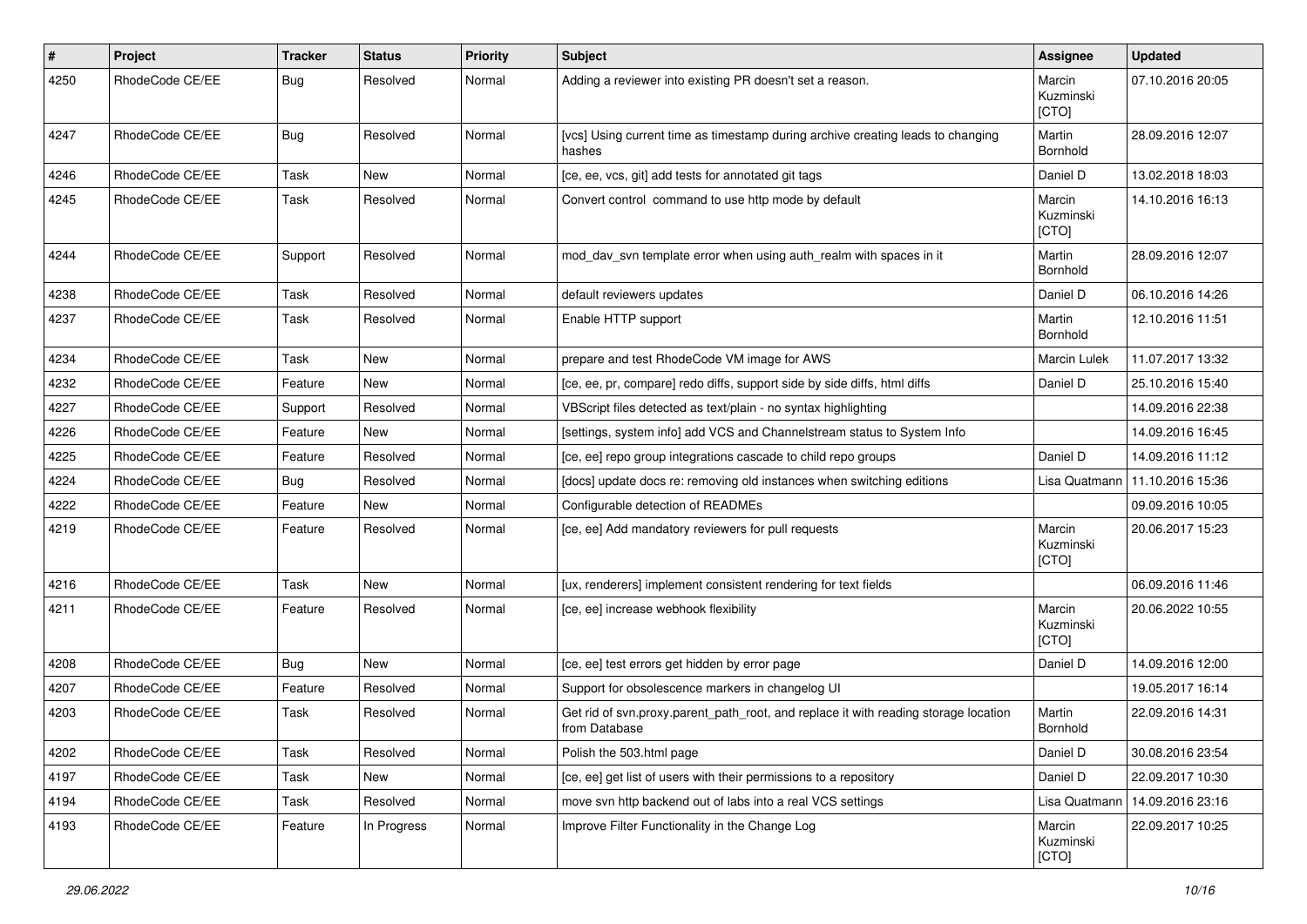| $\vert$ # | Project         | <b>Tracker</b> | <b>Status</b> | Priority | <b>Subject</b>                                                                                        | <b>Assignee</b>              | <b>Updated</b>   |
|-----------|-----------------|----------------|---------------|----------|-------------------------------------------------------------------------------------------------------|------------------------------|------------------|
| 4192      | RhodeCode CE/EE | Feature        | Resolved      | Normal   | [ce, ee] slack/hipchat integrations group commits by branch pushed                                    |                              | 09.09.2016 19:01 |
| 4191      | RhodeCode CE/EE | Feature        | <b>New</b>    | Normal   | Add custom Image logo option to header                                                                |                              | 22.08.2016 14:49 |
| 4190      | RhodeCode CE/EE | Bug            | New           | Normal   | [tests] fix or remove rst xss inline test                                                             |                              | 22.08.2016 12:15 |
| 4189      | RhodeCode CE/EE | Bug            | New           | Normal   | [tests, git] count of commit ids is different for git than hg when comparing remote                   |                              | 22.08.2016 12:34 |
| 4188      | RhodeCode CE/EE | Bug            | <b>New</b>    | Normal   | [tests, svn] changeset tests produce different results for svn                                        |                              | 22.08.2016 09:54 |
| 4183      | RhodeCode CE/EE | Feature        | Resolved      | Normal   | Different roles for PR reviewers                                                                      | Daniel D                     | 12.10.2020 23:13 |
| 4182      | RhodeCode CE/EE | Feature        | <b>New</b>    | Normal   | add direct link from notification to corresponding PR                                                 |                              | 19.08.2016 12:35 |
| 4181      | RhodeCode CE/EE | Task           | Resolved      | Normal   | Integrations: allow root repos only integrations                                                      | Daniel D                     | 31.08.2016 17:44 |
| 4180      | RhodeCode CE/EE | Task           | Resolved      | Normal   | integrations: possible limit the updates sent                                                         | Daniel D                     | 22.08.2016 12:22 |
| 4179      | RhodeCode CE/EE | Task           | <b>New</b>    | Normal   | [ce, ee] refine perms summary list                                                                    | Daniel D                     | 14.09.2016 12:09 |
| 4178      | RhodeCode CE/EE | Bug            | Resolved      | Normal   | RhodeCode EE OVA VM wont run on a ESX 6.0 host                                                        | Marcin<br>Kuzminski<br>[CTO] | 15.09.2016 13:25 |
| 4175      | RhodeCode CE/EE | Feature        | Resolved      | Normal   | [ce, ee] repo group integrations                                                                      | Daniel D                     | 16.08.2016 20:00 |
| 4169      | RhodeCode CE/EE | Task           | Resolved      | Normal   | re-architecture celery support                                                                        |                              | 17.11.2017 19:21 |
| 4163      | RhodeCode CE/EE | Task           | <b>New</b>    | Normal   | [ce, ee] celery refactor + upgrade                                                                    |                              | 15.08.2016 12:32 |
| 4157      | RhodeCode CE/EE | Feature        | <b>New</b>    | Normal   | [integrations] Integrate with industry standard SW development tools                                  | Daniel D                     | 08.08.2016 12:55 |
| 4153      | RhodeCode CE/EE | Task           | Resolved      | Normal   | Optimize readme fetching by changing the system of readme detection                                   | Johannes<br>Bornhold         | 09.09.2016 10:17 |
| 4151      | RhodeCode CE/EE | Task           | Resolved      | Normal   | [packaging] Subversion to current 1.9.X                                                               |                              | 09.09.2016 10:18 |
| 4147      | RhodeCode CE/EE | Task           | <b>New</b>    | Normal   | [ce, ee, docs] Events documentation                                                                   | Daniel D                     | 15.08.2016 12:33 |
| 4144      | RhodeCode CE/EE | Feature        | New           | Normal   | [ux] improve enable/disable of notifications                                                          |                              | 02.08.2016 17:19 |
| 4140      | RhodeCode CE/EE | Task           | Resolved      | Normal   | Check middleware chain status, and Verify that special middleware is catching<br>exceptions correctly |                              | 23.08.2016 12:13 |
| 4121      | RhodeCode CE/EE | Bug            | Resolved      | Normal   | [ce, ee] server announcement has extra margin                                                         | Lisa Quatmann                | 26.09.2016 14:00 |
| 4120      | RhodeCode CE/EE | Task           | <b>New</b>    | Normal   | [ce] replace get_repo_nodes api                                                                       | Daniel D                     | 17.04.2018 21:49 |
| 4110      | RhodeCode CE/EE | Bug            | In Progress   | Normal   | [ce, ee] repos can be named _admin, _static                                                           | Daniel D                     | 20.07.2016 19:51 |
| 4109      | RhodeCode CE/EE | Bug            | New           | Normal   | [files] The "switch to commit" widget is broken after using browser back button                       |                              | 17.04.2018 21:50 |
| 4108      | RhodeCode CE/EE | Task           | Resolved      | Normal   | Release 4.2.2                                                                                         |                              | 14.10.2016 13:08 |
| 4092      | RhodeCode CE/EE | <b>Bug</b>     | Feedback      | Normal   | [ce, ee] Redmine/JIRA integrations - smart commits                                                    | Daniel D                     | 21.07.2016 12:59 |
| 4091      | RhodeCode CE/EE | <b>Bug</b>     | Resolved      | Normal   | [ce, ee] Redmine integration blocks for 30 seconds if redmine server not available                    | Daniel D                     | 15.07.2016 12:26 |
| 4090      | RhodeCode CE/EE | <b>Bug</b>     | Resolved      | Normal   | test ticket                                                                                           |                              | 09.03.2021 20:39 |
| 4089      | RhodeCode CE/EE | <b>Bug</b>     | Resolved      | Normal   | svn repository does not exist                                                                         |                              | 12.06.2018 12:29 |
| 4081      | RhodeCode CE/EE | Support        | Resolved      | Normal   | Receiving server 500 error when trying to clone repo from windows client using<br>eclipse             |                              | 12.07.2016 14:30 |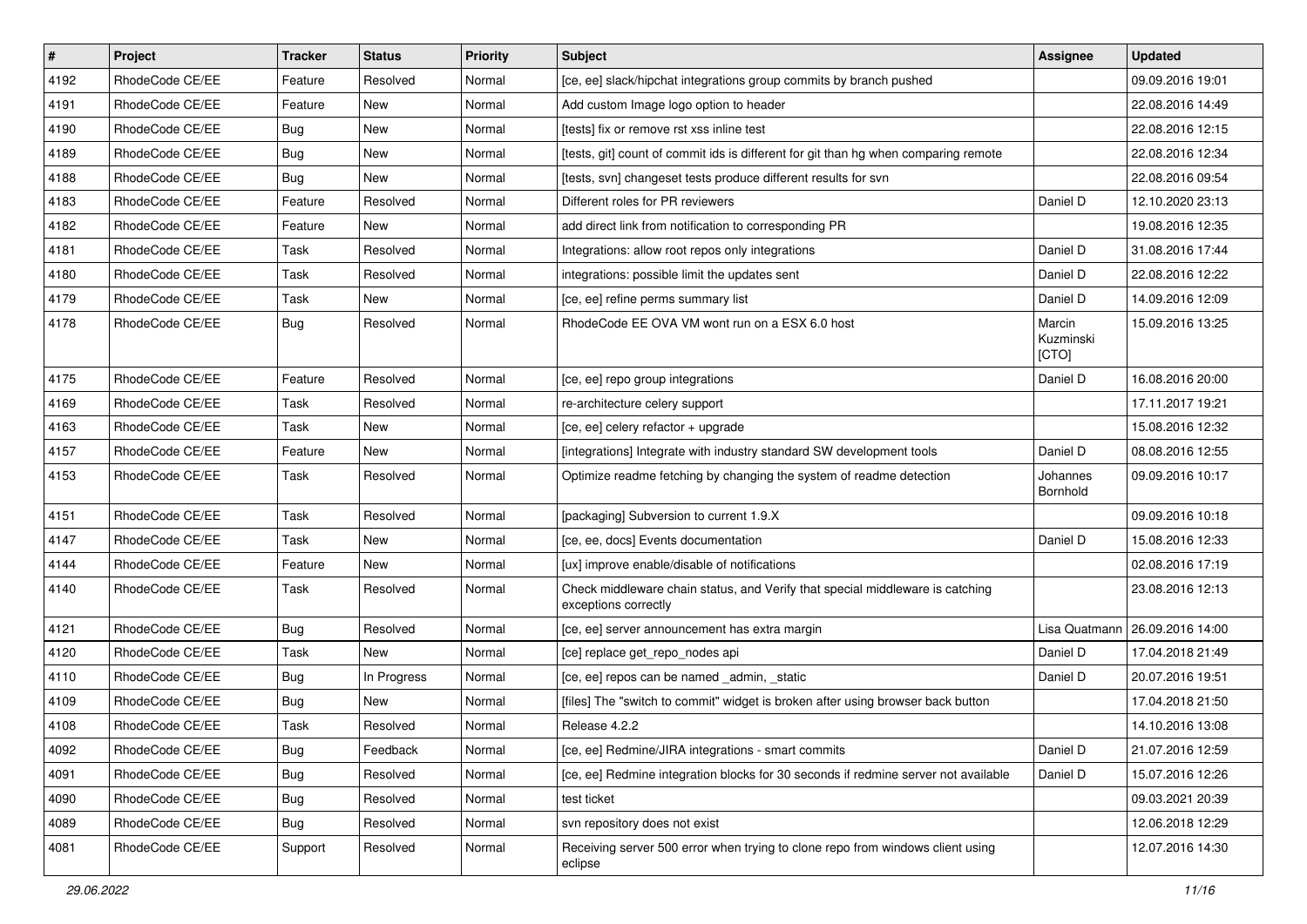| $\sharp$ | Project         | <b>Tracker</b> | <b>Status</b> | <b>Priority</b> | <b>Subject</b>                                                                          | <b>Assignee</b>              | <b>Updated</b>   |
|----------|-----------------|----------------|---------------|-----------------|-----------------------------------------------------------------------------------------|------------------------------|------------------|
| 4074     | RhodeCode CE/EE | Feature        | New           | Normal          | Edit review comment                                                                     | Bartłomiej<br>Wołyńczyk      | 17.04.2018 21:51 |
| 4065     | RhodeCode CE/EE | Bug            | Resolved      | Normal          | [ux, login] 404 on login after comment attempt                                          | Marcin<br>Kuzminski<br>[CTO] | 04.07.2016 00:40 |
| 4051     | RhodeCode CE/EE | Task           | New           | Normal          | [ux, renderering] Consistent formatting on text fields.                                 |                              | 22.09.2017 10:27 |
| 4045     | RhodeCode CE/EE | Task           | New           | Normal          | File permissions                                                                        |                              | 17.04.2018 21:49 |
| 4044     | RhodeCode CE/EE | Feature        | Resolved      | Normal          | Branch permissions                                                                      |                              | 30.08.2018 09:48 |
| 4036     | RhodeCode CE/EE | Bug            | Resolved      | Normal          | encrypted clone_uri can throw unicodeerror after key change                             | Marcin<br>Kuzminski<br>[CTO] | 27.06.2016 19:38 |
| 4035     | RhodeCode CE/EE | Bug            | In Progress   | Normal          | failed to create whoosh index                                                           | Marcin<br>Kuzminski<br>[CTO] | 06.07.2016 00:04 |
| 4003     | RhodeCode CE/EE | Task           | Resolved      | Normal          | User personal repository groups improvements                                            |                              | 07.11.2016 16:12 |
| 4000     | RhodeCode CE/EE | Feature        | <b>New</b>    | Normal          | Make compare more functional                                                            | Marcin<br>Kuzminski<br>[CTO] | 18.11.2017 19:11 |
| 3999     | RhodeCode CE/EE | Feature        | Resolved      | Normal          | Add `send account information` to user creation page                                    |                              | 28.06.2016 15:22 |
| 3981     | RhodeCode CE/EE | Feature        | Resolved      | Normal          | Add cloud hosting like Gitlab, GitHub                                                   |                              | 02.03.2020 09:14 |
| 3980     | RhodeCode CE/EE | Feature        | New           | Normal          | Add CI engine                                                                           |                              | 05.06.2016 21:32 |
| 3979     | RhodeCode CE/EE | Feature        | New           | Normal          | Add kanban board                                                                        |                              | 05.06.2016 21:20 |
| 3978     | RhodeCode CE/EE | Feature        | New           | Normal          | Add bug tracker                                                                         |                              | 05.06.2016 21:20 |
| 3977     | RhodeCode CE/EE | Feature        | <b>New</b>    | Normal          | Wiki                                                                                    |                              | 05.06.2016 21:11 |
| 3971     | RhodeCode CE/EE | Bug            | Resolved      | Normal          | [ce, vcs] Merge requests/Pull requests failing due to rebase problem                    | Johannes<br>Bornhold         | 19.07.2016 15:54 |
| 3967     | RhodeCode CE/EE | Support        | In Progress   | Normal          | Server 500 error                                                                        |                              | 11.08.2016 13:39 |
| 3963     | RhodeCode CE/EE | Bug            | New           | Normal          | [ce] Getting a newly added repo via remap/rescan via api gives no data                  |                              | 27.05.2016 05:02 |
| 3956     | RhodeCode CE/EE | Bug            | <b>New</b>    | Normal          | [ce] - svn commit with all 'None' properties (author, message, etc.)                    |                              | 23.05.2016 17:22 |
| 3950     | RhodeCode CE/EE | Bug            | Resolved      | Normal          | [ce, ee] trying to merge pr against a deleted branch/bookmark breaks the pr page        | Martin<br>Bornhold           | 27.10.2016 16:12 |
| 3939     | RhodeCode CE/EE | <b>Bug</b>     | New           | Normal          | [ux] changelog filter blank after going back in browser                                 |                              | 18.05.2016 14:50 |
| 3923     | RhodeCode CE/EE | Bug            | New           | Normal          | odd exception on running internal-code                                                  |                              | 09.08.2016 10:54 |
| 3922     | RhodeCode CE/EE | Bug            | New           | Normal          | svn backend returns different diff to git/hg backends                                   |                              | 11.05.2016 14:29 |
| 3556     | RhodeCode CE/EE | Task           | Resolved      | Normal          | Disable and rename initial_repo_scan flag                                               | Marcin<br>Kuzminski<br>[CTO] | 22.04.2016 14:33 |
| 3555     | RhodeCode CE/EE | Bug            | Resolved      | Normal          | Then disabled repo location change the panel should explicitly state that it's disabled |                              | 25.04.2016 10:34 |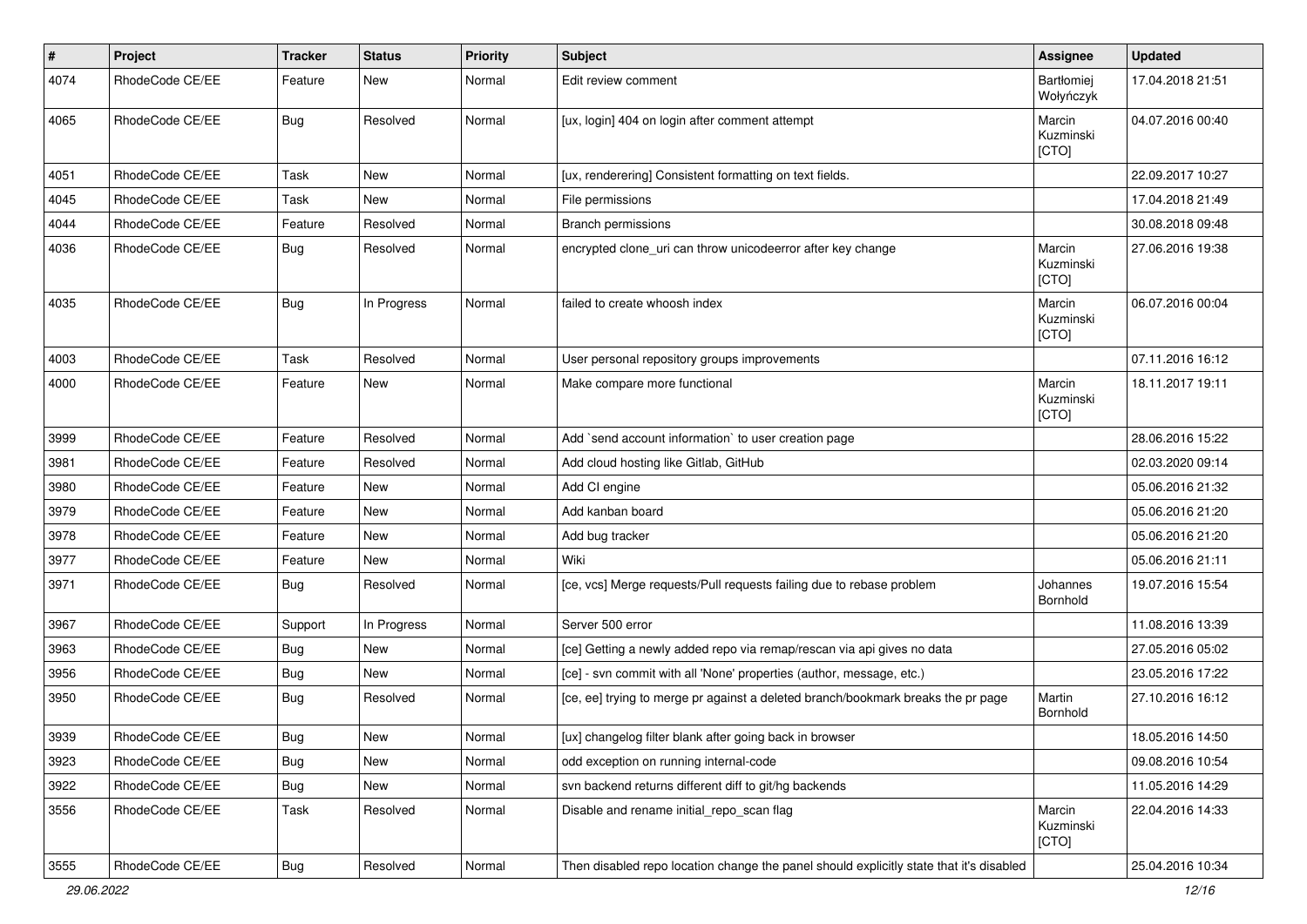| $\pmb{\#}$ | Project         | <b>Tracker</b> | <b>Status</b> | <b>Priority</b> | <b>Subject</b>                                                                                | Assignee                     | <b>Updated</b>   |
|------------|-----------------|----------------|---------------|-----------------|-----------------------------------------------------------------------------------------------|------------------------------|------------------|
| 3549       | RhodeCode CE/EE | Bug            | Resolved      | Normal          | [4.0.0 regression], file source links use last commit id instead of current commit id         | Marcin<br>Kuzminski<br>[CTO] | 21.04.2016 16:10 |
| 3504       | RhodeCode CE/EE | Task           | In Progress   | Normal          | [routing] Move static assets under a common prefix                                            |                              | 19.07.2016 12:27 |
| 3488       | RhodeCode CE/EE | Bug            | Resolved      | Normal          | [frontend, styling] update icon font                                                          | Lisa Quatmann                | 04.10.2016 13:27 |
| 3486       | RhodeCode CE/EE | Feature        | New           | Normal          | expose origin of permission in perm dict for users                                            |                              | 06.06.2016 10:54 |
| 3484       | RhodeCode CE/EE | Task           | <b>New</b>    | Normal          | oauth: reduce required permissions for 3rd party                                              |                              | 13.04.2016 12:33 |
| 3483       | RhodeCode CE/EE | Bug            | New           | Normal          | oauth: disable 3rd party registration if RhodeCode registration is disabled                   | Marcin<br>Kuzminski<br>[CTO] | 13.04.2016 12:13 |
| 3472       | RhodeCode CE/EE | Feature        | New           | Normal          | Expose unified hooks that can be used in SSH backend                                          |                              | 14.04.2016 17:54 |
| 3460       | RhodeCode CE/EE | Feature        | New           | Normal          | [ux, frontend] hide "show more" button when there is nothing more to show                     |                              | 11.04.2016 13:37 |
| 3455       | RhodeCode CE/EE | Feature        | <b>New</b>    | Normal          | [ux] commit message search should render entire commit message                                |                              | 07.04.2016 17:50 |
| 3454       | RhodeCode CE/EE | Task           | Feedback      | Normal          | [ce/ee] visually differentiate the two editions                                               | Marcin<br>Kuzminski<br>[CTO] | 10.08.2016 03:30 |
| 3441       | RhodeCode CE/EE | <b>Bug</b>     | <b>New</b>    | Normal          | [ux] clicking on line in file view scrolls to that line                                       |                              | 05.04.2016 13:35 |
| 3440       | RhodeCode CE/EE | Feature        | <b>New</b>    | Normal          | [design, ux] mock-up user interface for adding a branch/bookmark                              |                              | 05.04.2016 09:21 |
| 3382       | RhodeCode CE/EE | Bug            | New           | Normal          | download superrepo with subrepos                                                              |                              | 25.03.2016 01:30 |
| 3377       | RhodeCode CE/EE | Task           | New           | Normal          | extra fields types extensions                                                                 |                              | 24.03.2016 15:23 |
| 3376       | RhodeCode CE/EE | Task           | <b>New</b>    | Normal          | Repo action plugins                                                                           |                              | 24.03.2016 15:21 |
| 3373       | RhodeCode CE/EE | Feature        | New           | Normal          | Allow to create Bookmarks and Branches from UI                                                |                              | 05.04.2016 09:21 |
| 3362       | RhodeCode CE/EE | Task           | <b>New</b>    | Normal          | auth-plugins, indicate visually that plugin is turned on but NOT enabled                      |                              | 22.03.2016 19:03 |
| 3357       | RhodeCode CE/EE | Bug            | Resolved      | Normal          | switch to sometimes fails to load files metadata                                              |                              | 30.03.2016 10:56 |
| 3351       | RhodeCode CE/EE | <b>Bug</b>     | New           | Normal          | Duplicate IP whitelist entry shows error flash                                                |                              | 21.03.2016 15:54 |
| 3334       | RhodeCode CE/EE | Bug            | <b>New</b>    | Normal          | Attempt to edit .coveragerc through the online file editor                                    |                              | 17.03.2016 13:49 |
| 3332       | RhodeCode CE/EE | Support        | <b>New</b>    | Normal          | LDAP settings page: Add button "test connection"                                              |                              | 17.03.2016 10:23 |
| 3261       | RhodeCode CE/EE | Task           | New           | Normal          | mousetrap.js bump to latest 1.5.X version                                                     |                              | 17.03.2016 12:52 |
| 3260       | RhodeCode CE/EE | Task           | New           | Normal          | api: expose get_repo_node method                                                              |                              | 17.03.2016 12:56 |
| 3250       | RhodeCode CE/EE | Bug            | New           | Normal          | Posting a comment message is very slow !                                                      |                              | 17.03.2016 12:57 |
| 3239       | RhodeCode CE/EE | Task           | Resolved      | Normal          | Catch all route for repo page or repo group page is always executing checks for<br>every page |                              | 21.04.2016 11:30 |
| 3022       | RhodeCode CE/EE | Bug            | New           | Normal          | SVN support with repositories groups                                                          |                              | 26.07.2016 18:25 |
| 2944       | RhodeCode CE/EE | Task           | New           | Normal          | Bump gunicorn to 19.4 version                                                                 |                              | 17.03.2016 12:58 |
| 2882       | RhodeCode CE/EE | Feature        | New           | Normal          | Bulk comment submit                                                                           |                              | 17.03.2016 17:50 |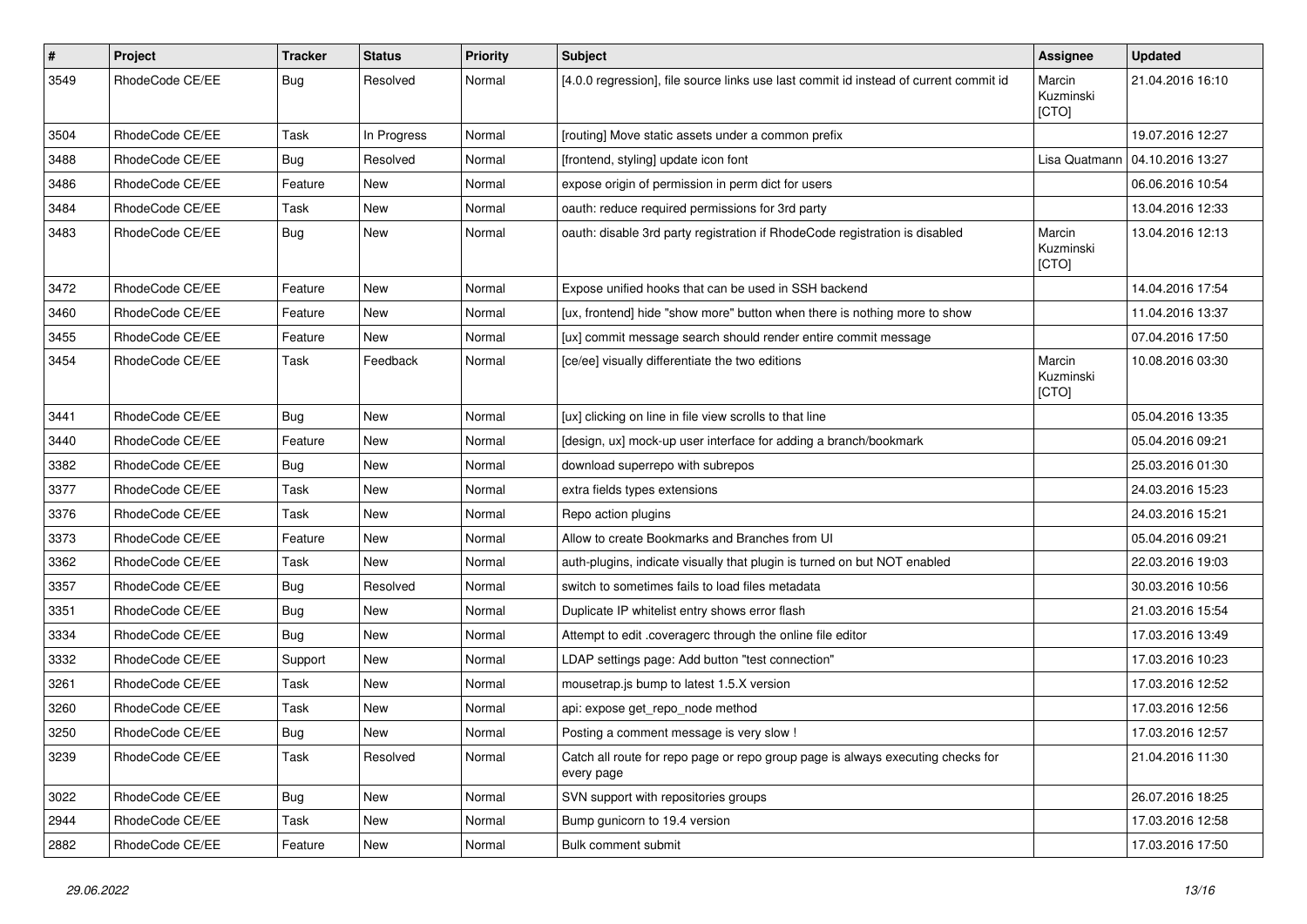| $\vert$ # | Project                  | <b>Tracker</b> | <b>Status</b> | <b>Priority</b> | Subject                                                                                          | <b>Assignee</b>     | <b>Updated</b>   |
|-----------|--------------------------|----------------|---------------|-----------------|--------------------------------------------------------------------------------------------------|---------------------|------------------|
| 2844      | RhodeCode CE/EE          | Task           | New           | Normal          | Update Bcrypt to a maintained version                                                            |                     | 17.02.2018 20:37 |
| 2817      | RhodeCode CE/EE          | Feature        | Resolved      | Normal          | Make largefiles downloadable from the interface                                                  |                     | 27.03.2017 14:04 |
| 2744      | RhodeCode CE/EE          | Task           | Resolved      | Normal          | Deprecating Internet Explorer                                                                    |                     | 06.07.2016 12:04 |
| 2539      | RhodeCode CE/EE          | Feature        | Feedback      | Normal          | Recursive deletion of resources                                                                  |                     | 20.04.2016 08:52 |
| 2264      | RhodeCode CE/EE          | <b>Bug</b>     | Resolved      | Normal          | New user password change doesn't actually require a password change.                             |                     | 12.08.2016 16:01 |
| 1457      | RhodeCode CE/EE          | Feature        | New           | Normal          | add allow permissions inheritance on repo groups                                                 |                     | 22.09.2017 10:27 |
| 1404      | RhodeCode CE/EE          | <b>Bug</b>     | Resolved      | Normal          | clone of really huge git repo (4gb) causes pyro to explode                                       |                     | 07.02.2017 14:52 |
| 1131      | RhodeCode CE/EE          | Feature        | Resolved      | Normal          | Implement default reviewers for code review                                                      | Daniel D            | 21.09.2016 18:28 |
| 1055      | RhodeCode CE/EE          | Feature        | Resolved      | Normal          | [pr, vcs] Expose the shadow repository of a pull request                                         | Martin<br>Bornhold  | 26.10.2016 10:33 |
| 148       | RhodeCode CE/EE          | Feature        | New           | Normal          | [comments] Add per file and multiline comments in a changeset                                    |                     | 25.05.2016 10:20 |
| 5582      | <b>RhodeCode Control</b> | Feature        | New           | Normal          | Add the version number of a PR in the HTTP API                                                   |                     | 15.01.2020 10:45 |
| 5535      | RhodeCode Control        | <b>Bug</b>     | New           | Normal          | improper rollback on upgrade failure                                                             |                     | 09.02.2019 21:12 |
| 5534      | RhodeCode Control        | Feature        | <b>New</b>    | Normal          | extract/preload subcommand                                                                       |                     | 14.02.2019 14:45 |
| 5533      | RhodeCode Control        | Feature        | In Progress   | Normal          | Support busybox tar                                                                              |                     | 09.02.2019 22:09 |
| 5501      | <b>RhodeCode Control</b> | <b>Bug</b>     | New           | Normal          | rccontrol throwing rccontrol.lib.exceptions.SupervisorFailedToStart                              |                     | 19.05.2022 19:32 |
| 5531      | RhodeCode Tools          | <b>Bug</b>     | New           | Normal          | rhodecode-index: default cli opts overwrite given mapping file                                   |                     | 17.07.2020 17:36 |
| 5450      | RhodeCode Tools          | <b>Bug</b>     | New           | Normal          | rhodecode-api get_license_info no longer works                                                   |                     | 17.07.2018 15:01 |
| 3333      | RhodeCode Tools          | Task           | New           | Normal          | Create rhodecode-tools backup command for backup of RhodeCode Enterprise                         |                     | 17.03.2016 12:43 |
| 317       | Documentation            | Feature        | New           | High            | Styling                                                                                          | <b>Brian Butler</b> | 07.07.2016 10:10 |
| 5680      | RhodeCode CE/EE          | <b>Bug</b>     | New           | High            | Inconsistent timezone display                                                                    |                     | 20.04.2022 14:15 |
| 5645      | RhodeCode CE/EE          | <b>Bug</b>     | New           | High            | Rhodecode returns 400 Bad request on huge mercurial repos                                        |                     | 18.12.2020 06:29 |
| 5639      | RhodeCode CE/EE          | Support        | New           | High            | 500 Internal Server Error   The server has either erred  after importing Database<br>from backup |                     | 22.11.2020 09:15 |
| 5636      | RhodeCode CE/EE          | <b>Bug</b>     | Resolved      | High            | Remap and Rescan 500 Internal Server Error                                                       |                     | 30.04.2021 08:53 |
| 5622      | RhodeCode CE/EE          | <b>Bug</b>     | Resolved      | High            | Upgrade from 4.18.3 to 4.19.3 broke all PRs                                                      |                     | 28.07.2020 16:44 |
| 5608      | RhodeCode CE/EE          | <b>Bug</b>     | Resolved      | High            | svn+ssh user set incorrectly                                                                     | Daniel D            | 31.03.2020 18:21 |
| 5606      | RhodeCode CE/EE          | <b>Bug</b>     | Resolved      | High            | SVN + ssh subdirectory failure                                                                   | Daniel D            | 09.04.2020 03:29 |
| 5604      | RhodeCode CE/EE          | <b>Bug</b>     | Resolved      | High            | Search error on second result page                                                               | Daniel D            | 30.03.2020 16:01 |
| 5576      | RhodeCode CE/EE          | <b>Bug</b>     | Resolved      | High            | Hosting many repositories                                                                        | Craig Fairhurst     | 12.02.2020 12:55 |
| 5567      | RhodeCode CE/EE          | Bug            | Resolved      | High            | Error after PR was updated                                                                       |                     | 20.01.2020 10:04 |
| 5560      | RhodeCode CE/EE          | <b>Bug</b>     | Resolved      | High            | Check all permission API function to flush caches for auth perms                                 |                     | 08.06.2021 23:56 |
| 5552      | RhodeCode CE/EE          | Feature        | New           | High            | PR dependency across repos                                                                       |                     | 22.06.2019 01:15 |
| 5528      | RhodeCode CE/EE          | <b>Bug</b>     | Resolved      | High            | Empty Unicode file causes the PR to return HTTP 500                                              |                     | 28.02.2019 13:52 |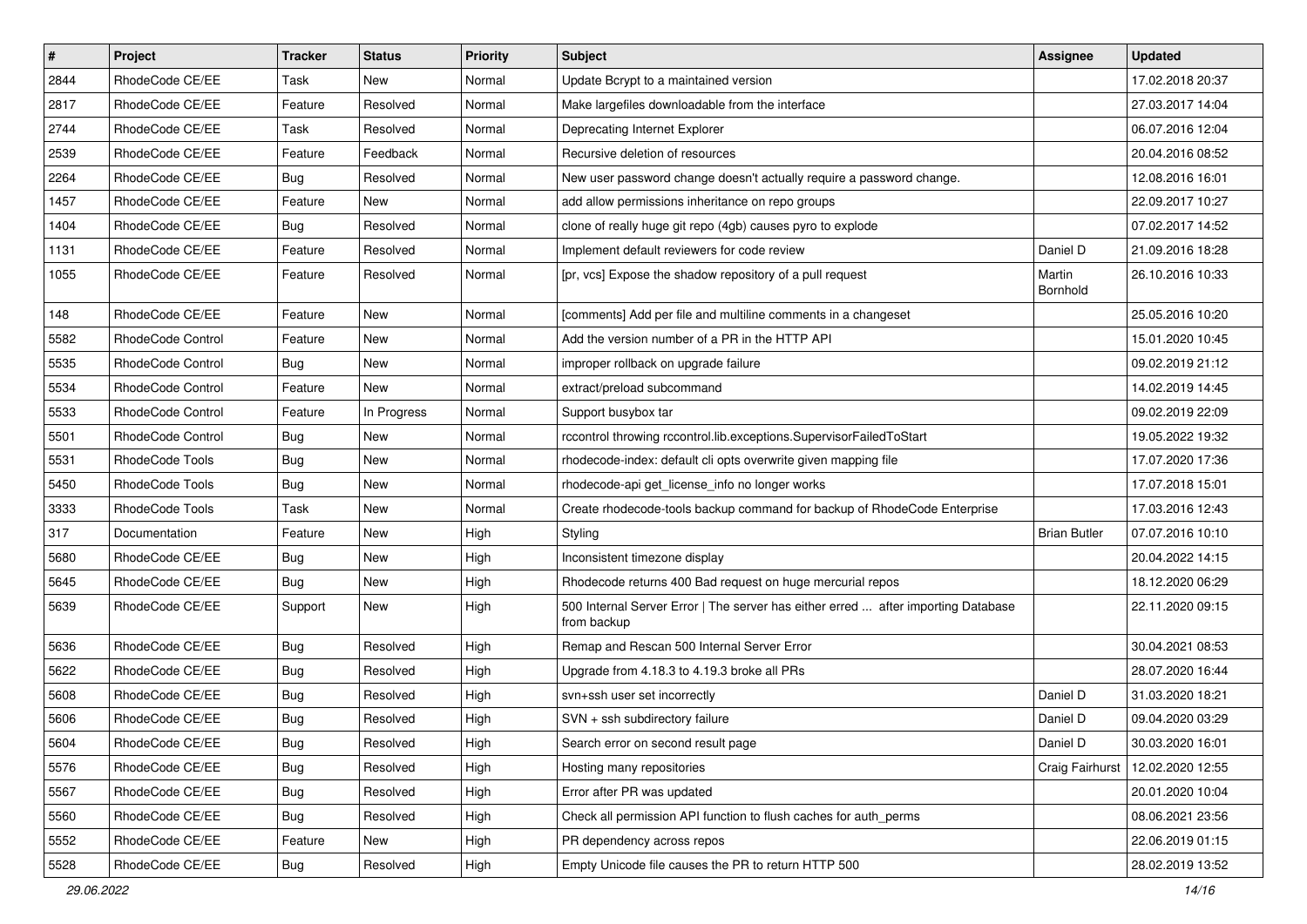| $\vert$ # | Project         | <b>Tracker</b> | <b>Status</b> | <b>Priority</b> | <b>Subject</b>                                                                          | Assignee                     | <b>Updated</b>   |
|-----------|-----------------|----------------|---------------|-----------------|-----------------------------------------------------------------------------------------|------------------------------|------------------|
| 5524      | RhodeCode CE/EE | <b>Bug</b>     | <b>New</b>    | High            | Cannot log into RhodeCode anymore                                                       |                              | 15.01.2019 17:08 |
| 5523      | RhodeCode CE/EE | Bug            | Resolved      | High            | user from AD is asked to change his password when logs in.                              | Thierry<br>Wynsdau           | 28.05.2020 20:28 |
| 5519      | RhodeCode CE/EE | Bug            | <b>New</b>    | High            | User unable to fork the repo despite setting Repository Forking to Disabled             |                              | 11.12.2018 22:21 |
| 5516      | RhodeCode CE/EE | Support        | Resolved      | High            | Cannot log into RhodeCode                                                               | Thierry<br>Wynsdau           | 28.05.2020 20:28 |
| 5513      | RhodeCode CE/EE | Bug            | Resolved      | High            | Gist: GitHub flavoured markdown gist creation fails                                     |                              | 07.07.2019 22:21 |
| 5510      | RhodeCode CE/EE | Bug            | <b>New</b>    | High            | AssertionError: unexpected parameters: user_agent & hook_type                           |                              | 31.07.2021 11:14 |
| 5502      | RhodeCode CE/EE | Bug            | Resolved      | High            | 500 error when using multiple custom branch permissions                                 |                              | 07.12.2018 09:49 |
| 5489      | RhodeCode CE/EE | Bug            | Resolved      | High            | grant_user_permission_to_repo_group API call fails to set permissions on child<br>repos |                              | 11.07.2018 09:57 |
| 5436      | RhodeCode CE/EE | <b>Bug</b>     | Resolved      | High            | Unable To Open Pull Request in 4.11.2                                                   |                              | 14.02.2018 11:14 |
| 5433      | RhodeCode CE/EE | Bua            | Resolved      | High            | RhodeCode Community 4.11 doesn't handle HG largefiles extension                         |                              | 01.02.2018 20:08 |
| 5414      | RhodeCode CE/EE | Bug            | New           | High            | When Opening New Pull Request, Target Revision Default Is Undesireable                  |                              | 11.04.2018 23:20 |
| 5399      | RhodeCode CE/EE | Bug            | In Progress   | High            | Issues with Git LFS integration                                                         |                              | 07.07.2019 22:21 |
| 5391      | RhodeCode CE/EE | Task           | Resolved      | High            | Secure Email change                                                                     |                              | 17.04.2018 21:50 |
| 5289      | RhodeCode CE/EE | Feature        | <b>New</b>    | High            | Ability to Upload/Replace a file using the UI                                           |                              | 22.09.2017 10:29 |
| 4677      | RhodeCode CE/EE | Support        | Resolved      | High            | API get_repo_refs not working?                                                          |                              | 19.12.2016 11:46 |
| 4304      | RhodeCode CE/EE | Bug            | Resolved      | High            | Search: Internal Server Error                                                           |                              | 26.11.2016 16:26 |
| 4268      | RhodeCode CE/EE | Bug            | Resolved      | High            | [ee] default reviewers from changed lines is returning wrong values                     | Daniel D                     | 06.10.2016 14:35 |
| 4251      | RhodeCode CE/EE | Task           | Feedback      | High            | [customer] Pull request with subrepos                                                   | Martin<br>Bornhold           | 10.11.2016 17:52 |
| 4243      | RhodeCode CE/EE | Support        | Resolved      | High            | Gist visibility update?                                                                 | Martin<br>Bornhold           | 27.09.2016 06:40 |
| 4235      | RhodeCode CE/EE | Task           | Resolved      | High            | Support GIT LFS server                                                                  |                              | 23.03.2017 17:24 |
| 4233      | RhodeCode CE/EE | Bug            | Resolved      | High            | slack, git push problem                                                                 | Daniel D                     | 26.09.2016 11:56 |
| 4223      | RhodeCode CE/EE | Bug            | Resolved      | High            | [git, tags] annotated tags not appearing in UI                                          | Daniel D                     | 12.09.2016 06:12 |
| 4213      | RhodeCode CE/EE | Feature        | <b>New</b>    | High            | Embed PostgreSQL database                                                               | Marcin<br>Kuzminski<br>[CTO] | 03.09.2016 23:45 |
| 4206      | RhodeCode CE/EE | Bug            | Resolved      | High            | Error creating SVN groups                                                               |                              | 15.09.2016 13:24 |
| 4199      | RhodeCode CE/EE | Bug            | Resolved      | High            | investigate: ongoing SSL problems when switching to 4.X from 3.X                        | Johannes<br>Bornhold         | 15.09.2016 13:14 |
| 4184      | RhodeCode CE/EE | Bug            | Resolved      | High            | fix content INT overflow bug                                                            | Marcin<br>Kuzminski<br>[CTO] | 23.08.2016 10:31 |